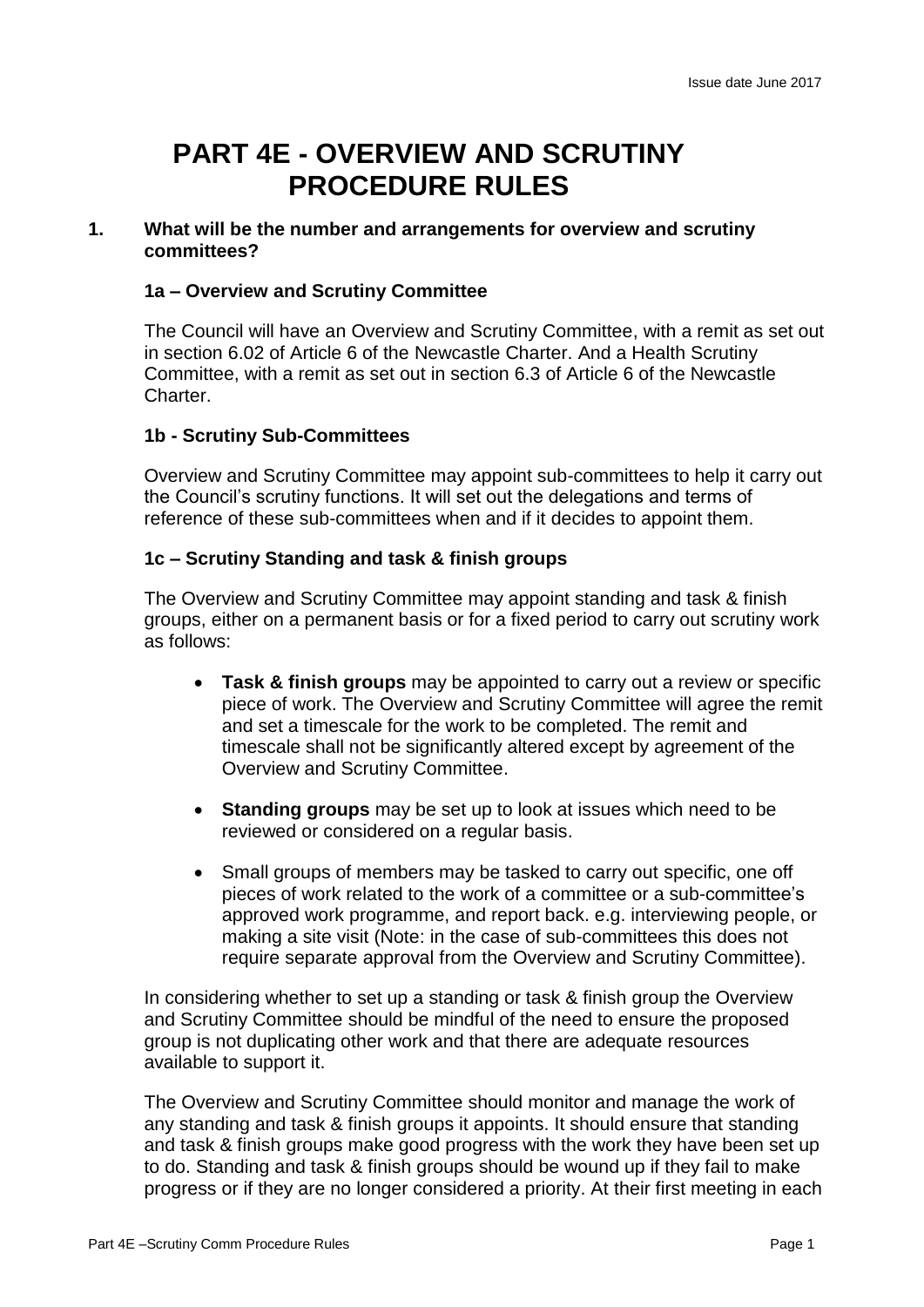municipal year the Overview and Scrutiny Committee should review any existing standing and task & finish groups and decide whether they are still required. They may wish to consult with Health Scrutiny Committee, members of the group or of the relevant scrutiny sub-committee(s) before making a decision on the future of any working group.

The Overview and Scrutiny Committee will have the final say in all matters relating to standing and task & finish groups and may withdraw any approval, or delegation they have given to any working group, at any time.

Standing and task & finish groups will normally be informal in order to allow them flexibility in their working methods.

## **2. Who may sit on scrutiny committees?**

Any councillor except members of the Cabinet and Deputy Cabinet Members if any have been appointed by the Leader may be appointed to be members of Overview and Scrutiny Committee, Health Scrutiny Committee, or any subcommittees, standing or task & finish groups the Overview and Scrutiny Committee may appoint. However, no member may be involved in scrutinising a decision which he/she has been directly involved with. (See Part 5.2A - Code of Conduct for Members para 11)

#### **3. Advisors**

Overview and Scrutiny Committee and Health Scrutiny Committee may appoint advisers to assist the committee, sub-committee, standing or task & finish group with their work. The role of the advisers will be defined by the committee but they will not be voting members and will not count toward the quorum of the subcommittee or working group.

#### **4. Education representatives**

In accordance with the requirements of the Local Government Act 2000, Overview and Scrutiny Committee is the committee that principally deals with education matters which are the responsibility of the Authority's executive. The committee shall, when considering education matters, include in its membership the following voting representatives:

- (a) one Church of England diocese representative (statutory requirement: at least one);
- (b) one Roman Catholic diocese representative (statutory requirement: at least one); and
- (c) two parent governor representatives (statutory requirement: between 2 and 5).

These representatives will only be able to vote on education matters although they may attend and speak on other matters. They will be notified when education matters are to be discussed by the committee. The Overview and Scrutiny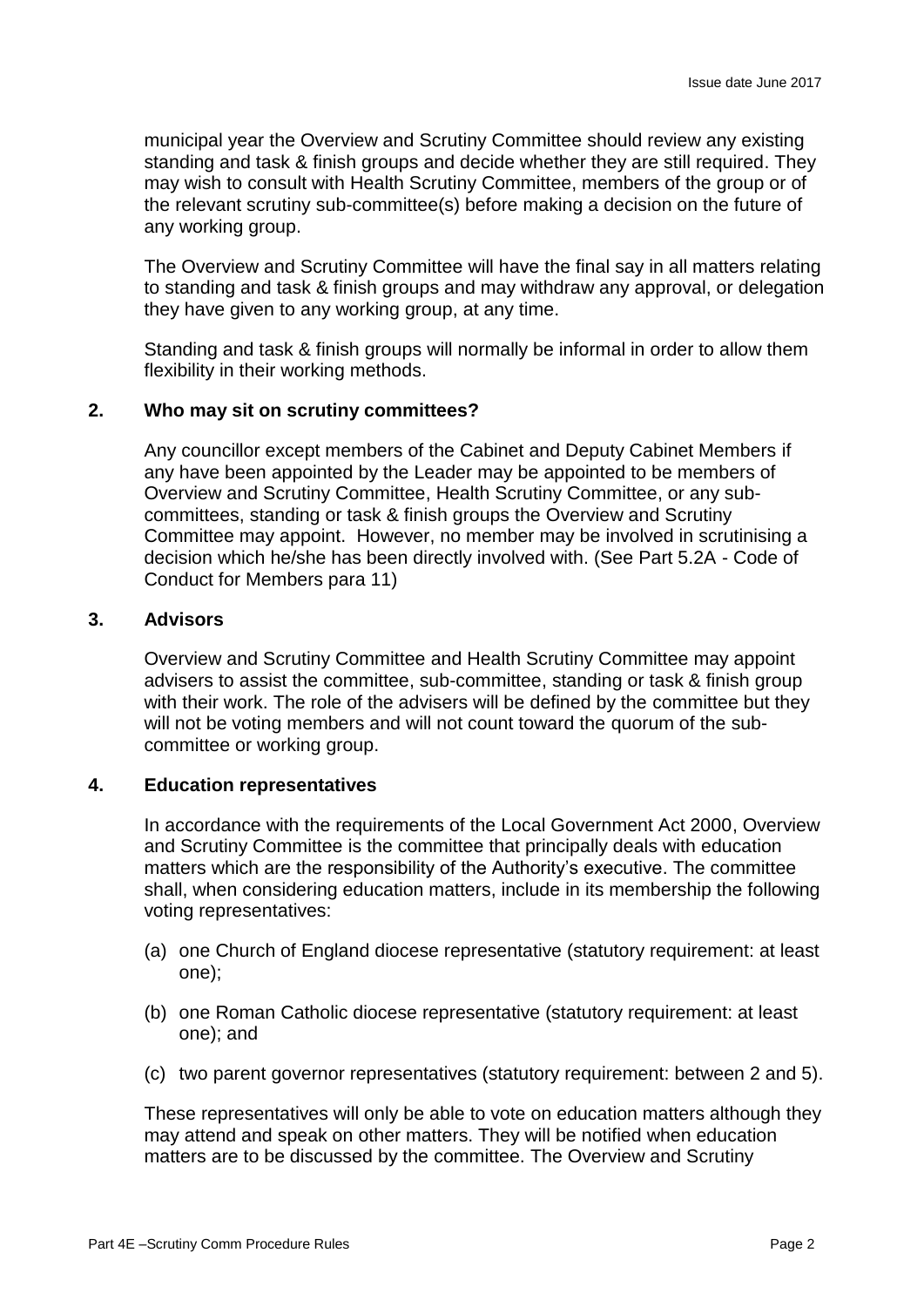Committee may appoint these representatives to serve on any sub-committees, standing or task & finish groups it appoints.

## **5. Meetings of the scrutiny committees**

The committees shall determine their own cycle of meetings. The Chair, or in their absence the Vice-Chair may change the date or cancel meetings, or call additional meetings as they consider necessary to deal with the committee's work programme.

In the case of sub-committees appointed by Overview and Scrutiny Committee or Health Scrutiny Committee the committee may set the meeting cycle for that subcommittee.

A meeting of any scrutiny committee may be called by the Chair (or in his or her absence the Vice-Chair), by any 5 members of the committee or by the Proper Officer if he/she considers it necessary or appropriate.

## **6. Quorum**

The quorum for scrutiny committees and any formal scrutiny sub-committees shall be as set out for committees in Standing Order 32 of the Council Procedure Rules in Part 4A of this Constitution - currently at least one-third of the whole number of members of the committee provided that in no case shall the quorum of any committee or sub-committee be less than two members (in which case one of those two shall be the Chair or Vice-Chair of that committee or sub-committee).

When education matters are considered by the Overview & Scrutiny Committee or any sub-committee to which the Education representatives have been appointed, the statutory education representatives must be included in the membership for the purpose of calculating the quorum.

# **7. Who chairs scrutiny committee meetings?**

The Council shall appoint a chair and a vice-chair for the Overview and Scrutiny Committee and Health Scrutiny Committee.

In the case of sub-committees, the chair and vice-chair shall be appointed by the Overview and Scrutiny Committee from membership of the Overview and Scrutiny Committee.

The Chair of standing and task & finish groups shall be appointed by the Overview and Scrutiny Committee and will be drawn from membership of the Overview & Scrutiny Committee. The Committee may, if it chooses allow standing and task & finish groups to appoint their own Vice-Chairs.

## **8. Work programme**

Sub-committees and standing and task and finish groups will be responsible for preparing their own work programmes which will be submitted to the Overview and Scrutiny Committee and Health Scrutiny Committee, for matters relating to health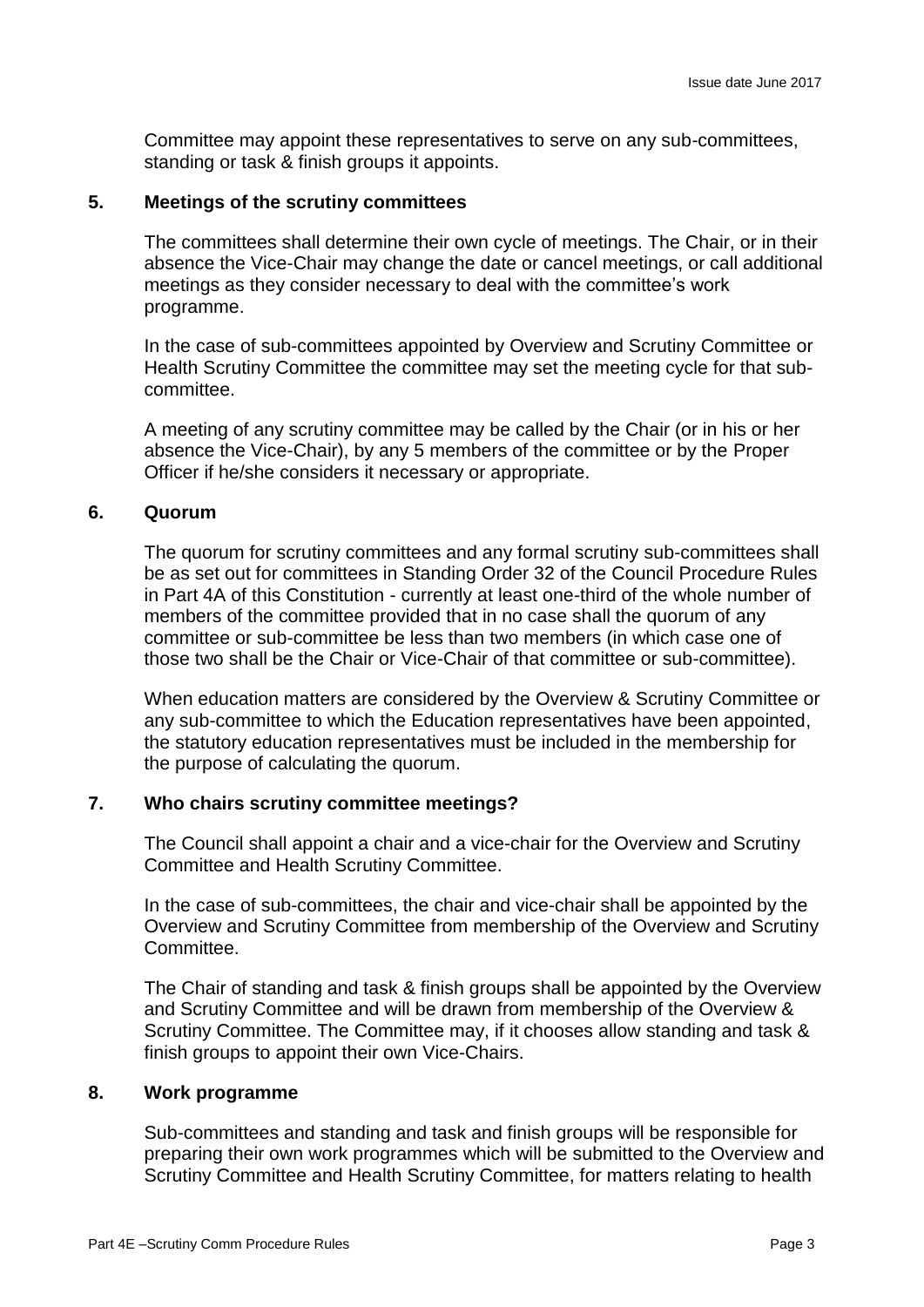and wellbeing, so that any areas of potential duplication, overlap or omission can be identified and considered.

The Overview and Scrutiny Committee will discuss the sub-committees' and standing and task and finish groups' work programmes on a regular basis to ensure that they avoid duplication and that they are manageable within the resources available.

#### **9. Agenda items**

Any member of a scrutiny committee shall be entitled to give notice to the Proper Officer that he/she wishes an item relevant to the functions of that committee to be included on the agenda for the next available meeting of the committee. On receipt of such a request the Proper Officer will ensure that it is included on the next available agenda.

The Overview and Scrutiny Committee or the Health Scrutiny Committee shall consider any requests from City Council, or Cabinet to review particular areas of Council activity. If they decide to carry out the work requested their findings and any recommendations should be reported back to the Cabinet and/or Council. The Council and/or the Cabinet shall consider their report.

Under section 9FC of the Local Government Act 2000, any member of Council may refer for consideration by a relevant scrutiny committee:

- Any local government matter which affects all or part of their ward; or
- Any local crime and disorder matter

This process is known as the Councillor Call for Action. The procedure and guidance for making and considering Councillor Calls for Action is set out in Appendix 2 to Part 4E.

#### **10. Policy review and development**

Policy review and development is a key role for scrutiny.

- (a) The role of scrutiny in relation to the development of the Council's budget and policy framework is set out in the Budget and Policy Framework Procedure Rules (Part 4C).
- (b) In relation to the development of the Council's approach to other matters not forming part of its policy and budget framework, the Overview and Scrutiny Committee the Health Scrutiny Committee and any subcommittees, may make proposals to the Cabinet on any issues that fall within their terms of reference, subject to the procedure for reporting set out above. Standing or task and finish groups must refer any final reports or recommendations to the Overview and Scrutiny Committee and the Health Scrutiny Committee if appropriate.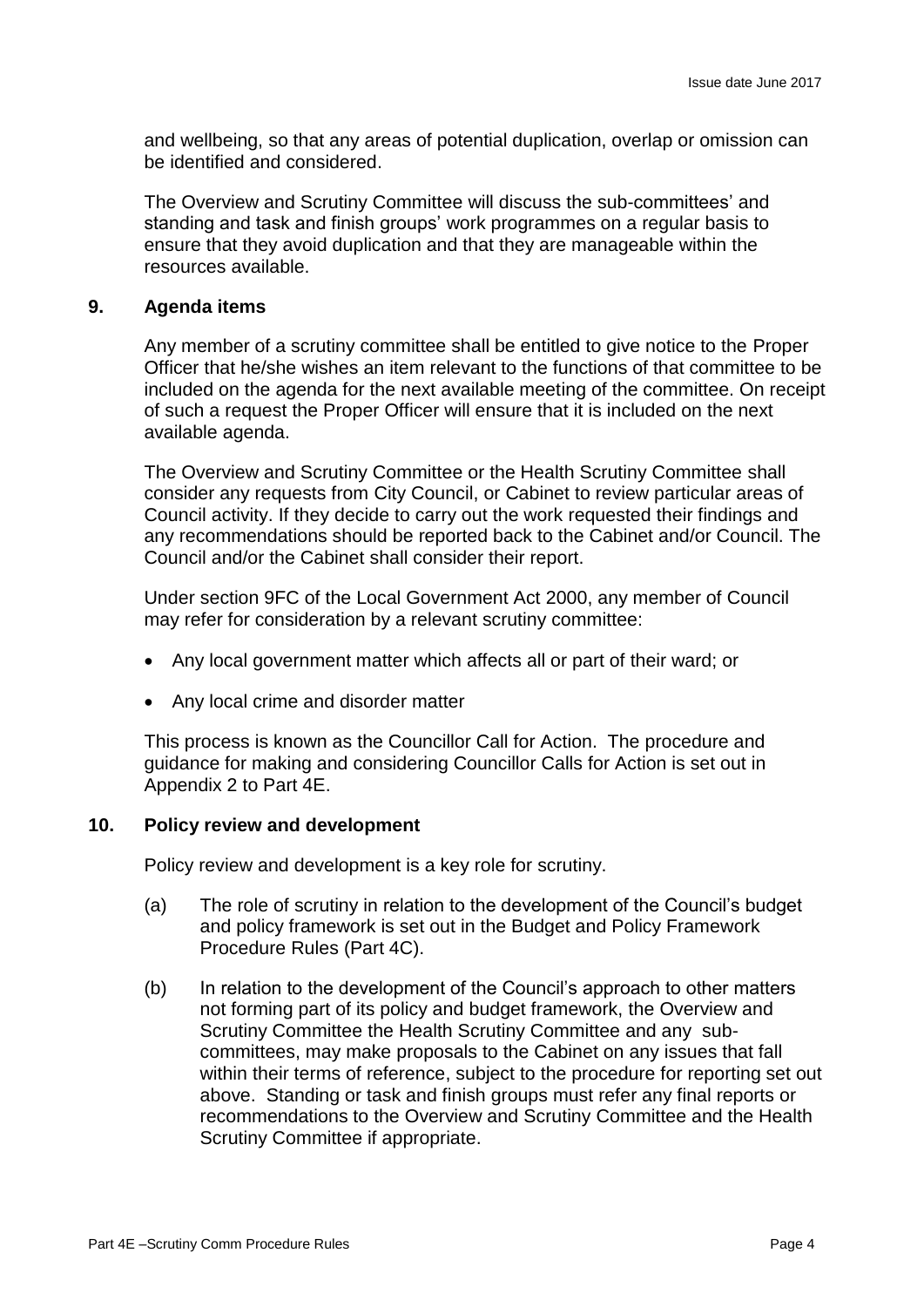(c) Scrutiny committees may hold inquiries and investigate the available options for future directions in policy development and may appoint advisers to assist them in this process. They may go on site visits, conduct public surveys, hold public meetings, commission research and do all other things that they reasonably consider necessary to inform their deliberations. They may ask witnesses to attend to address them on any matter under consideration and may pay advisers or witnesses a reasonable fee and expenses for doing so.

#### **11. Reports and recommendations from the scrutiny committees and standing and task and finish groups**

- (a) Scrutiny committees may submit comments on reports or decisions that are to be considered by Cabinet, committees or sub-committees of Cabinet, Cabinet members or officers acting under delegation. In the case of Cabinet, committees and sub-committees such comments may be incorporated into the report or circulated as an appendix or as a separate report. In the case of Cabinet members or officers taking decisions comments may be submitted to them by e mail or letter.
- (b) Where a scrutiny committee, sub-committee, standing or task & finish group is contributing to ongoing work, for example policy development or commenting on a draft report, comments may be made to the appropriate officers or members at the committee, sub-committee or task and finish group meeting or submitted in writing as appropriate. The final report should acknowledge scrutiny's input and outline whether or not their comments have been accepted and if not, why not.
- (c) In the case of recommendations which do not relate specifically to a report that is on the Cabinet agenda for consideration, scrutiny committees, subcommittees, standing or task & finish groups should prepare a formal report and submit it to the Proper Officer for consideration by the Cabinet in accordance with the reporting arrangements set out above (if the proposals are consistent with the existing budgetary and policy framework), or to Council (e.g. if the recommendation would require a departure from or a change to the agreed budget and policy framework), or Constitutional Committee or any other committee or body, as appropriate.
- (d) If a committee cannot agree on one single final report to the Council or Cabinet (or other appropriate committee or body) then one minority report may be prepared and submitted for consideration by the Council or Cabinet alongside the majority report. Alternatively a single report may be submitted offering a range of options for consideration.
- (e) The Council or Cabinet (or other appropriate committee or body) shall consider the report or recommendations of the committee, sub-committee, standing or task and finish group as soon as reasonably practicable, and in any case within two months of written notice being given to the Proper Officer requiring Council or Cabinet (or a committee or sub-committee of the Cabinet) to consider the report or recommendations and respond unless the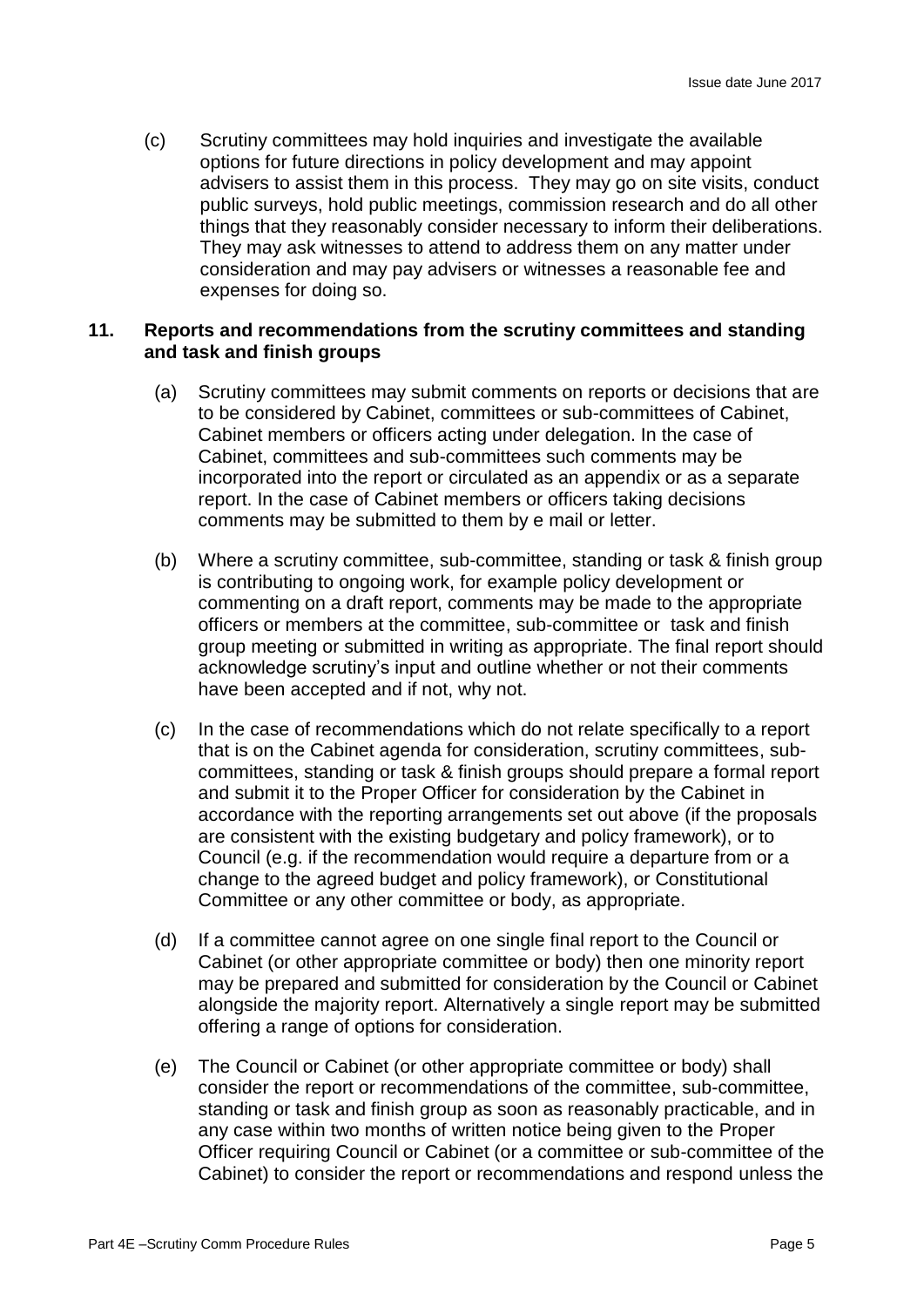Chair of the Overview and Scrutiny Committee and the relevant Cabinet Member agree to defer it.

- (f) In the case of reports or recommendations on crime and disorder matters from the statutory crime and disorder committee (i.e. Overview and Scrutiny Committee), a written response must be submitted to the committee within 28 days of the date of the report or recommendations or if this is not possible, as soon as reasonably possible thereafter**.**
- (g) In the case of scrutiny review reports, the report will normally be accompanied by a response from the relevant Cabinet member, which will be considered alongside the scrutiny report. The Cabinet Member's response may, at their discretion, include comments from appropriate officers. The response may be an interim response setting out what steps will be taken to respond fully and the timescale for preparing a final response, which is required by section 9FE of the Local Government Act 2000, to be provided and published within two months .
- (h) The same rules will apply to the reports of any sub-committees or standing and task and finish groups appointed by Overview and Scrutiny Committee.

# **12. Rights of scrutiny members to documents**

- (a) In addition to their rights as councillors, members of the scrutiny committees have the additional right to documents, and to notice of meetings, as set out in the Access to Information Procedure Rules in Part 4B of this Constitution (See Part 4B Section 23).
- (b) Nothing in this paragraph prevents more detailed liaison between the Cabinet and scrutiny committees as appropriate depending on the particular matter under consideration.

#### **13. Members and officers giving account**

Scrutiny of decisions made by the Council's Cabinet is the responsibility of the Overview and Scrutiny Committee or Health Scrutiny Committee, in relation to health and wellbeing decisions.

(a) The Overview and Scrutiny Committee, Health Scrutiny Committee, for health & wellbeing related decisions, any sub-committee, standing or task & finish group appointed by the Overview and Scrutiny Committee may scrutinise and review decisions made or actions taken in connection with the discharge of any Council functions falling within its remit. As well as reviewing documentation it may require any member of the Cabinet, a Deputy Cabinet Member if any have been appointed by the Leader, the Head of Paid Service and/or any senior officer (Head of Service and above) to attend before it, to explain matters relating to their remit, including:

i) any particular decision or series of decisions;

ii) the extent to which the actions taken implement Council policy; and/or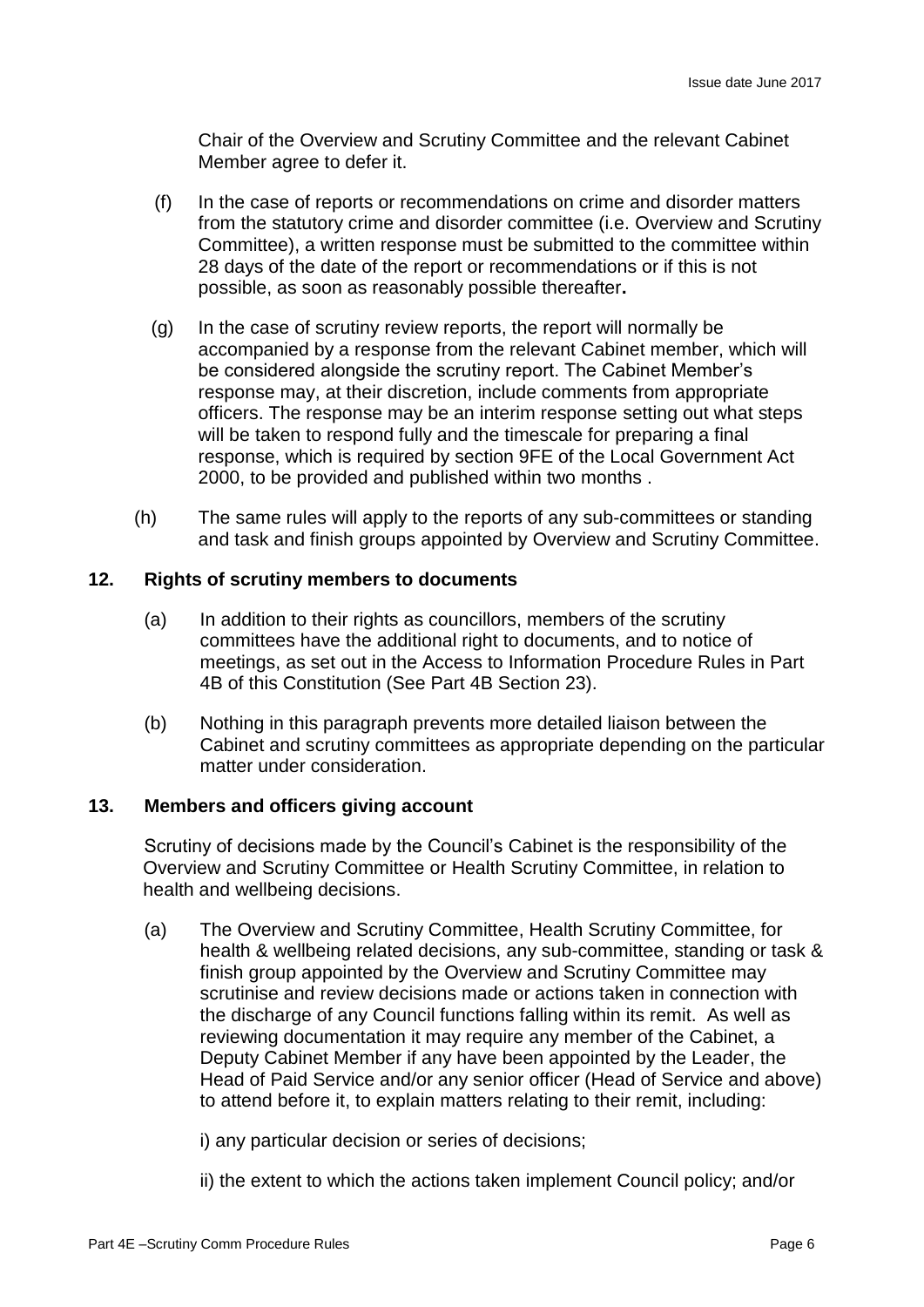#### iii) their performance

It is the duty of those persons to attend if so required.

(b) Where any member or officer is required to attend a committee under this provision, the Chair of that committee will inform the Proper Officer. The Proper Officer shall inform the member or officer in writing giving at least 7 working days notice of the meeting at which he/she is required to attend.

The notice will state the nature of the item on which he/she is required to attend to give account and whether any papers are required to be produced for the committee. Where the account requires the production of a report, then the member or officer concerned will be given sufficient notice to allow for preparation of that.

(c) If, in exceptional circumstances, the member or officer is unable to attend on the required date, the committee shall, in consultation with the member or officer, arrange an alternative date for attendance.

#### **14. Attendance by others**

A committee may invite people other than those people referred to in paragraph 13 above to address it, discuss and/or answer questions on any issues that fall within the committee's remit. It may for example wish to hear from residents, stakeholders, members and officers in other parts of the public sector and shall invite such people to attend as it sees fit.

Health Scrutiny Committee has the power to require any member or employee of a responsible organisation to attend to answer questions necessary for discharging its scrutiny function.

#### **15. Call-in**

- a) The power of call-in enables either:
	- (i) 7 non-executive members (which may include the statutory education representatives if the matter being called in is an education matter on which they would be entitled to vote), or
	- (ii) the Chair and Vice-Chair of the Overview & Scrutiny Committee or the Health Scrutiny Committee or a relevant scrutiny sub-committee and one other non-executive member,

to request that an executive decision (about which they have reasonable concerns) be discussed at a relevant committee and, if the committee agrees, referred back to the decision-maker for reconsideration. However, it is important that the call-in mechanism is not abused or used unduly to delay decisions or slow down the process of decision-making.

b) The power of call-in applies to the following **executive** decisions ("decisions subject to call-in"):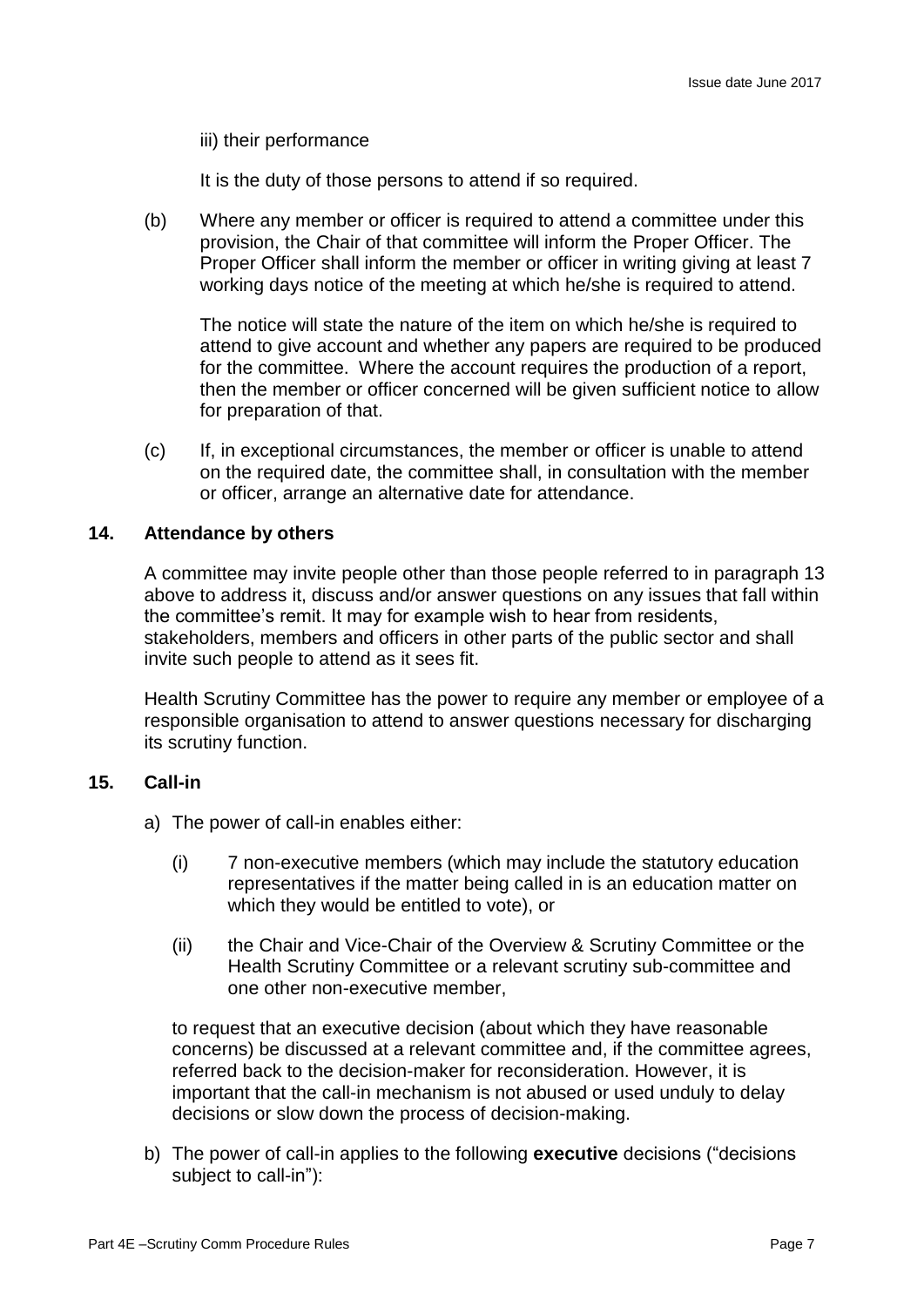- (i) Decisions of the Cabinet or Committees or Sub-committees of the Cabinet (see Part 3.4 of the Charter).
- (ii) Decisions made by Cabinet members acting under delegation.
- (iii) Executive decisions under joint arrangements (see Part 3.12).
- (iv) Key Decisions made by Delegated Officers (see Part 3.13).

#### **Notes:**

Guidance on Key Decisions can be found at Annex A of Part 4B -Access to Information Procedure Rules;

- i. Call-in does not apply to certain types of decisions, as set out in paragraph f (procedures for dealing with urgent decisions)
- ii. Decisions subject to call-in shall not be implemented except in accordance with these provisions, as set out in paragraph 15.
- c) The Proper Officer will publish details of all decisions subject to Call-In. They will normally be published within 2 working days of the decision being made by sending details to all Council members electronically.

The notices under paragraphs (b) shall identify:

- (i) Those decisions that are not subject to call-in (specifying the reason);
- (ii) The deadline for requesting call-in. This is 10 am on the fifth working day after the date of publication (not counting the day of publication); and
- (iii) The committee that would consider the call-in. The Proper Officer shall decide which is the relevant committee if there is any uncertainty.
- (iv)The date and time on which a call-in meeting would take place if the decision is called in (see Para (e) below)
- d) The process for Call-in is:
	- (i) A request shall be made in writing on the agreed call-in request form to the Proper Officer before the deadline expires. Electronic versions of the form submitted by email will be acceptable for this purpose.

The completed call-in request form must indicate on what basis the decision is being called in. If this is not provided, the request will not be valid and the Proper Officer will notify the members making the request and inform them that they must indicate on what basis the decision is being called in **before** the deadline expires. If they fail to do so the request will not be valid. The Proper Officer after consulting the Monitoring Officer will determine whether the call-in request is valid.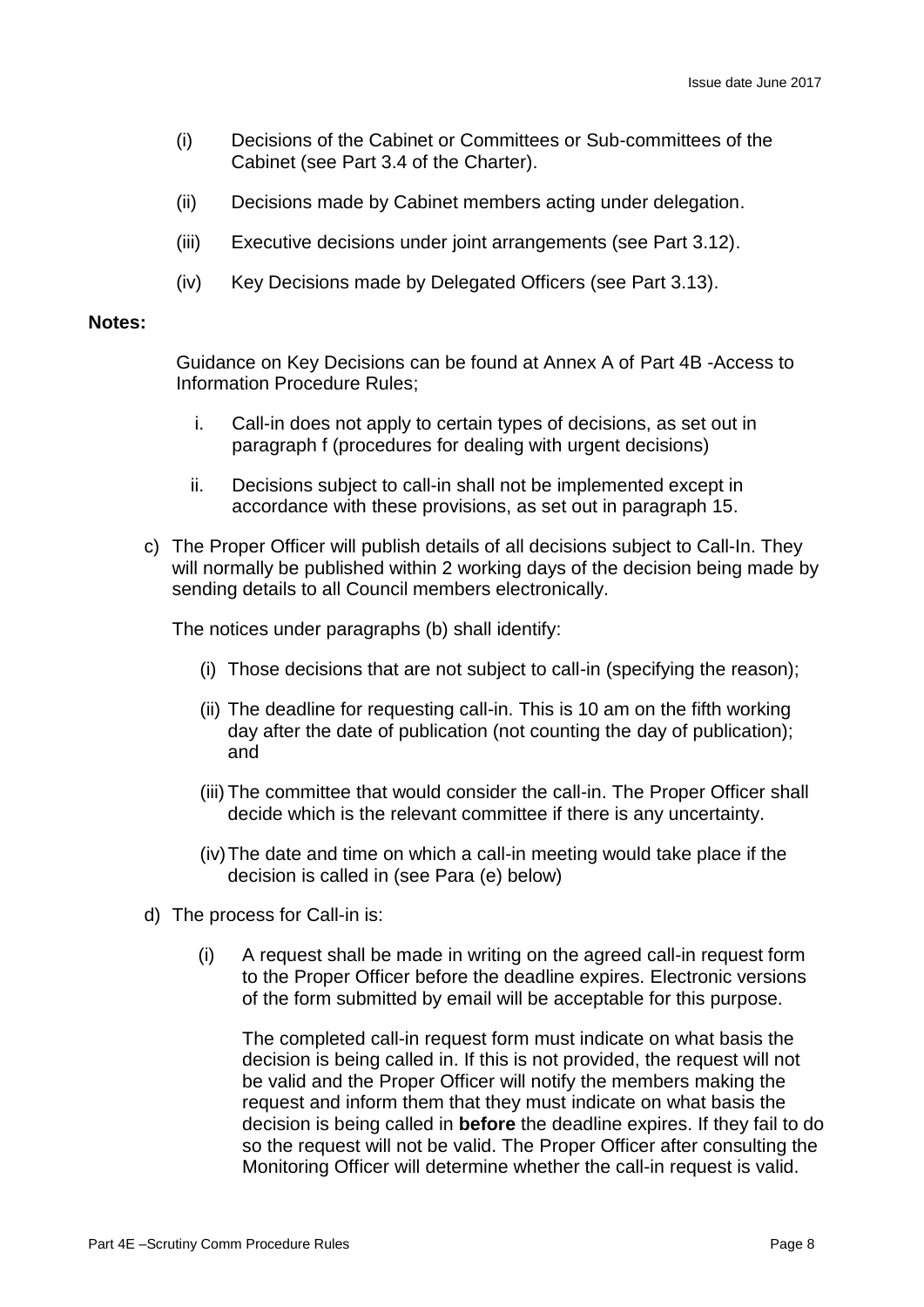- (ii) If a valid request is not made in respect of any decision, the decision may be implemented after the deadline expires. If a valid request for call-in is made, the implementation of the decision shall be further delayed (unless the request is withdrawn by all the members who made the request).
- (iii) Where a valid request for call-in is made, a meeting of the relevant committee shall be convened by the Proper Officer. The meeting will be held at 5:00 pm on the 7th working day after the call-in deadline (the first day is the first working day after the call in deadline).
- (iv) The date and time of the meeting may be altered by mutual agreement between the Chair(s) (or in his/her absence, the Vice-Chair) of the relevant committee(s) and the relevant Cabinet Member(s) (or in his/her absence the Leader of the Council or any other Cabinet member). The agreement will specify the date and time at which the meeting must take place. If they are unable to agree an alternative date the meeting must go ahead at 5:00 pm on the 7th working day after the call-in deadline.
- (v) If the scrutiny committee holds a quorate meeting to consider the callin within the deadline, the meeting may be adjourned to allow additional information to be obtained or for additional witnesses to attend, provided that the Chair presiding at the meeting and the relevant Cabinet member agree. This should only happen in exceptional circumstances, every effort should be made to deal with the call-in in one meeting. If a meeting is adjourned a date for the meeting to continue must be specified and if the committee does not hold a quorate meeting on that date the call-in will be ended on that day and the decision may be implemented on the following day.
- (vi) The responsibility for consideration of Call-ins will rest with the Overview and Scrutiny Committee or Health Scrutiny Committee, in relation to decisions of health and wellbeing. They may consider callins themselves or delegate the responsibility for considering call-ins to a sub-committee appointed for that purpose or to a sub-committee with the relevant remit. If the Overview and Scrutiny Committee or Health Scrutiny Committee decide to delegate consideration of call-ins they must take a formal decision to put in place delegations to delegate them to one or more formal sub-committees with fixed memberships.
- (vii) Call-ins may not be dealt with on an ad-hoc basis. In the absence of such a decision any call-ins will be considered by a special meeting of the Overview and Scrutiny Committee or Health Scrutiny Committee, convened for that purpose. If responsibility for consideration of call-ins is delegated the whole process must be delegated.
- (viii) The Service Manager Democratic Services and the Monitoring Officer shall determine which committee or sub-committee will consider the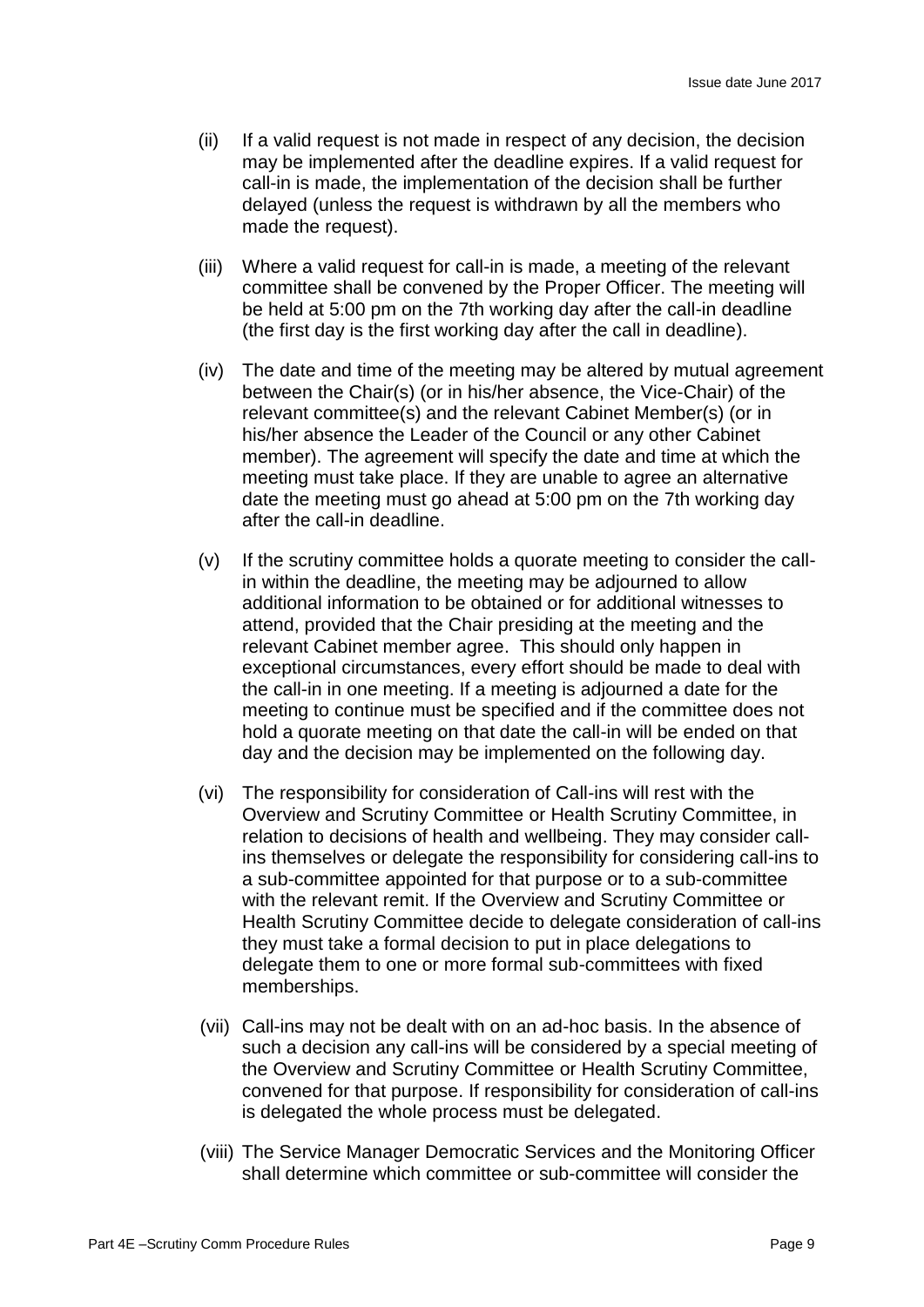call-in, in the event that there is any uncertainty. In deciding this they will have regard to the nature of the decision being called in and of the issues raised in the call-in request. In the event that consideration of call-ins is delegated to more than one committee a call-in may not be separately considered by the two or more committees or subcommittees

- (ix) If a particular decision has significant impact on the remits of more than one committee a joint meeting of the committees may be held to consider it. This should only happen in exceptional circumstances. In the event that a joint meeting is called, the quorum shall be calculated from the combined membership of the committees. The Chair shall be elected by the members present at the meeting and should normally be the Chair or Vice-Chair of one of the committees. The meeting cannot proceed until a chair has been elected. Voting will be on the basis of a majority of the members present. The meeting shall be conducted as a single meeting and will make a single decision at the end. The committees may not consider the matter separately and may not make separate decisions.
- (x) The members making the call-in request will be invited to attend the meeting which considers the call-in.
- (xi) The decision maker shall be given the opportunity to provide additional written information to the committee in advance of the meeting, in response to the points raised in the call-in request.

The procedure to be followed by any committee considering a call-in is set out in Appendix 1A

- e) The matter shall proceed as follows:
	- (i) If the committee fails to hold a quorate meeting on the  $7<sup>th</sup>$  working day after the call-in deadline, or by such later date as may have been agreed in accordance with paragraph (f) above, the decision may be implemented on the following day.
	- (ii) If the committee meets and decides not to request the decision-maker to reconsider the decision, the decision may be implemented on the day after the meeting. The committee may ask Cabinet (or a committee or officer) to consider issues arising from their consideration of the call in.
	- (iii) If the committee meets within the period of 7 working days (or within any longer period of time agreed) and decides to request the decision-maker to reconsider the decision, the decision-maker shall reconsider the decision taking into account the views expressed by the committee. The decision-maker may then implement, not implement or vary the decision as he/she decides. The decision shall not be subject to further call-in. The decision-maker shall report to the next convenient meeting of the committee the outcome of their reconsideration.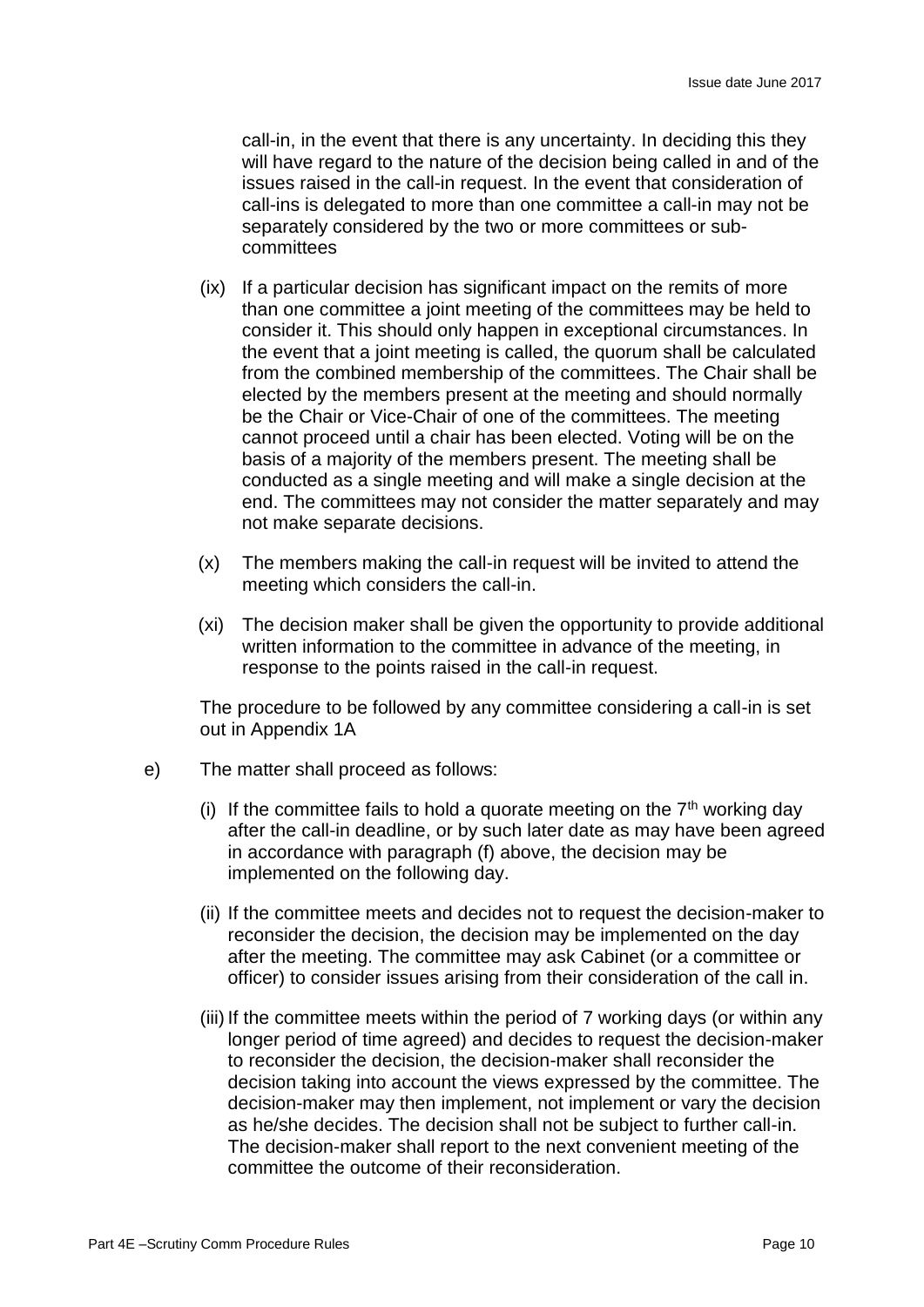- (iv)If the committee meets within the period of 7 working days (or within the period of time specified) and decides to ask the City Council to consider whether to request the decision maker to reconsider the decision, the implementation of the decision shall be further delayed to allow City Council to consider the matter.
- (v) The matter will then proceed as follows:
	- $\circ$  The matter will be considered at the next ordinary meeting of the City Council summoned after the meeting of the committee (or if two members of the Cabinet require, at an earlier or an extraordinary meeting of the Council). The procedure to be followed at the Council meeting when the matter is considered is set out in Appendix 1B.
	- o If City Council decides not to request the decision-maker to reconsider the decision, the decision may be implemented on the day after the meeting.
	- o If City Council decides to request the decision-maker to reconsider the decision, the decision-maker shall reconsider the decision taking into account the views expressed by City Council. The decision-maker may then implement or not implement or vary the decision as it/he/she decides. The decision shall not be subject to further call-in. The decision-maker shall report to the next convenient meeting of the committee the outcome of its/his/her reconsideration.

#### **Call-in Exceptions**

- f) Call-in will not apply to the following decisions:
	- (i) non-executive decisions, e.g. individual planning decisions
	- (ii) executive decisions made by Ward Committees
	- (iii) executive decisions made by Appeal Committees
	- (iv) decisions already called-in once
	- (v) non-key decisions made by delegated officers
	- (vi) urgent decisions made in accordance with paragraph 16 of the Access to Information Rules (special urgency in respect of matters not included in the Forward Plan). This should be indicated in the record of the decision. Details will be reported to Council in accordance with paragraph 17.3 of the Access to Information Procedure Rules (Part 4B).
	- (vii) decisions where the decision-maker (or if the decision is to be made by the Cabinet or a committee, a senior officer) indicates either before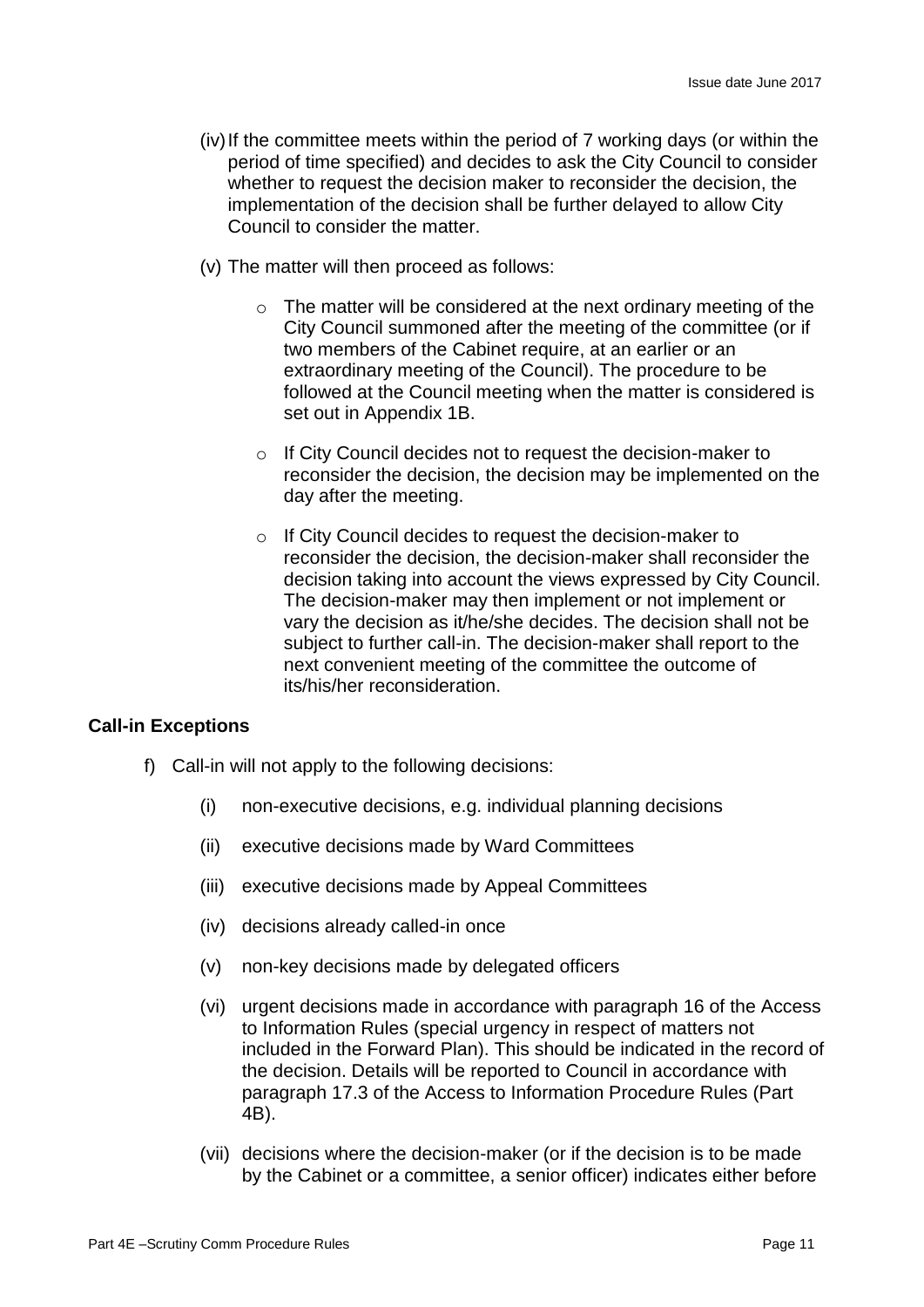or when the decision is made that either: a) the decision is urgent because any delay likely to be caused by a call-in would seriously prejudice the Council's or the public's interest; or b) there is substantial risk of significant prejudice to the Council because of the increased risk of public disclosure of highly sensitive confidential information arising from the call-in process.

- g) The decision-maker must, before making the decision, obtain the agreement of the Chair (or in their absence the Vice-Chair) of the Overview and Scrutiny Committee or Health Scrutiny Committee, to the matter being exempt from callin for one of those two reasons. If the Chair or Vice-Chair is not available, agreement must be obtained from two members of the Overview and Scrutiny Committee or Health Scrutiny Committee if none of those are available agreement must be obtained from the Chair, or in their absence the Vice-Chair, of the Council (i.e. the Lord Mayor or the Sheriff).
- h) When a request to exempt a decision from call-in is considered the following questions should be considered:
	- What would actually happen, or fail to happen, as a result of the delay that would occur if the decision was called in?
	- Would the effect of the delay caused by the call-in process be detrimental to the Council's or the public's interest and if so how?
	- Is the potential detriment to the Council's or the public's interest sufficient to justify exempting the matter from call-in?
- i) If the decision maker believes that the refusal of the Chair to exempt a matter from call-in is likely to seriously prejudice the Council's or the public's interests they may ask the Chair, or in their absence the Vice-Chair, of the Council, to review such refusal.
- j) The reviewer should consult with relevant members and senior officers before taking a decision. The reviewer will decide who should be consulted and in taking this decision they should be mindful of the need to deal with the matter without undue delay. The officer(s) asking for the exemption and the scrutiny chair (or members) who refused the exemption should be given an opportunity to put their cases (if they fail to respond the decision should not be delayed). The reviewer should also consider taking advice from other appropriate sources, including the following:
	- The Leader of Council
	- Relevant Cabinet member(s)
	- Chief Executive
	- Director of Resources
	- Monitoring Officer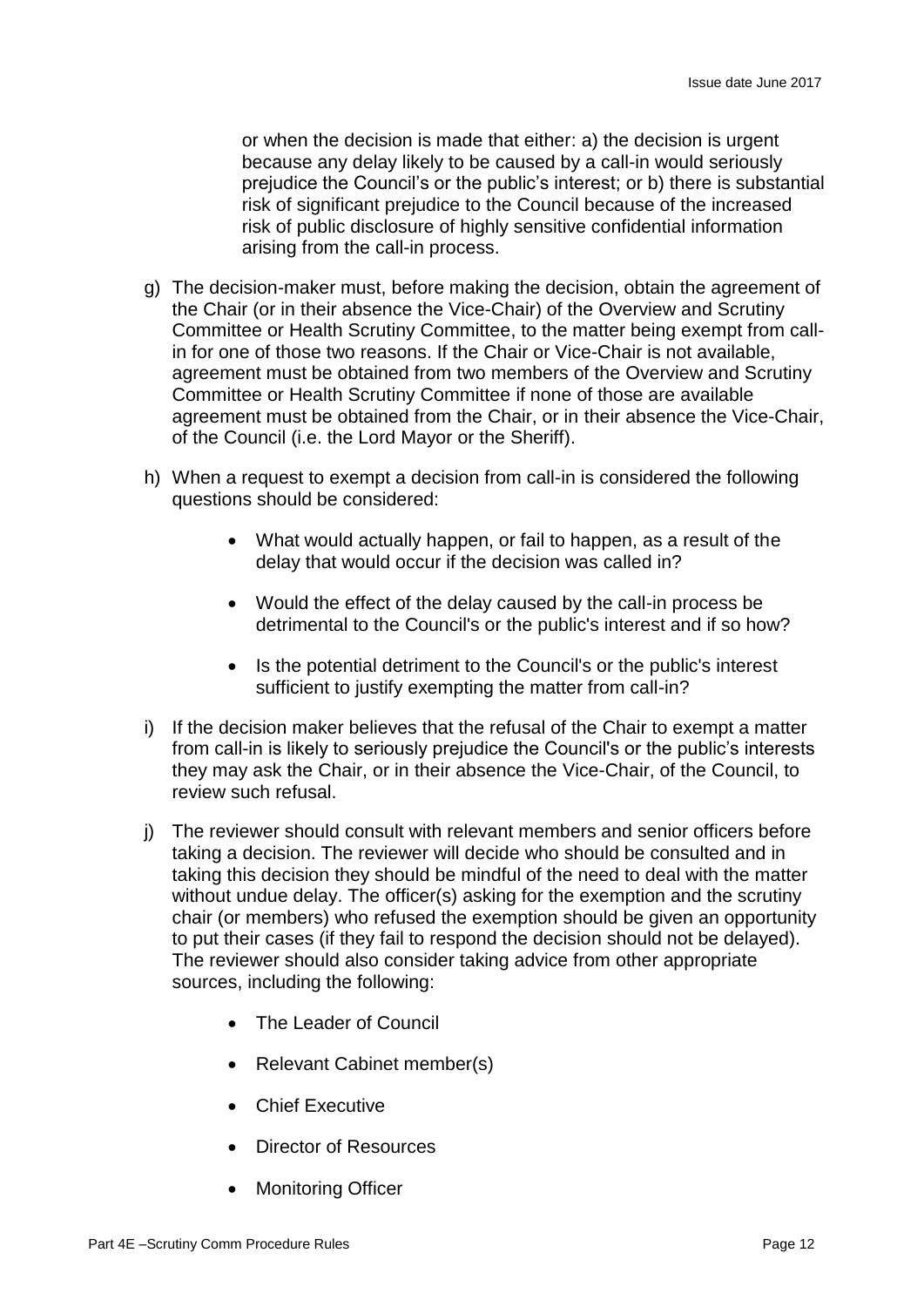- Other senior officers
- k) If, after review, the reviewer is satisfied that the delay, which may be caused by a call-in, would be seriously prejudicial to the Council's or the public's interests, they may override the decision not to exempt the matter from call-in, in which case it will be exempt from call-in.
- l) The decision maker's reasons for requesting an exemption from call-in, together with the Chair's reasons for agreeing or refusing to agree to the exemption from call-in, must be stated in the record of the decision. Details of any such decisions exempt from call-in will be notified to the Leader of the Opposition and will be reported to the next convenient meeting of the Overview & Scrutiny Committee and/or Health Scrutiny Committee.
- m) Detailed guidance on the call-in process for both members and officers, including how exemptions from call-in should be sought has been issued. A copy of that guidance can be found on the intranet and is also available from the Proper Officer.

## **16. The party whip**

If a member of a scrutiny committee is subject to a party whip in respect of an issue to be considered by the committee the member must declare the existence of the whip and the nature of it before the commencement of deliberations on the matter. The declaration, and the detail of the whipping arrangements, shall be recorded in the minutes of the meeting.

#### **17. Procedure at scrutiny meetings**

- (a) Scrutiny committees shall consider the following business:
	- i) minutes of the last meeting;
	- ii) declarations of interest (including whipping declarations);
	- iii) consideration of any matter referred to the committee for a decision in relation to call in of a decision;
	- iv) responses of the Cabinet to reports of the committee; and
	- v) the business otherwise set out on the agenda for the meeting.
- (b) A committee, sub-committee, standing or task & finish group may ask people to attend to give evidence or answer questions about any items on the agenda.

Meetings should be conducted in accordance with the following principles:

i) that the business be conducted fairly and all members of the committee, sub-committee, or group be given the opportunity to ask questions of attendees, and to contribute and speak;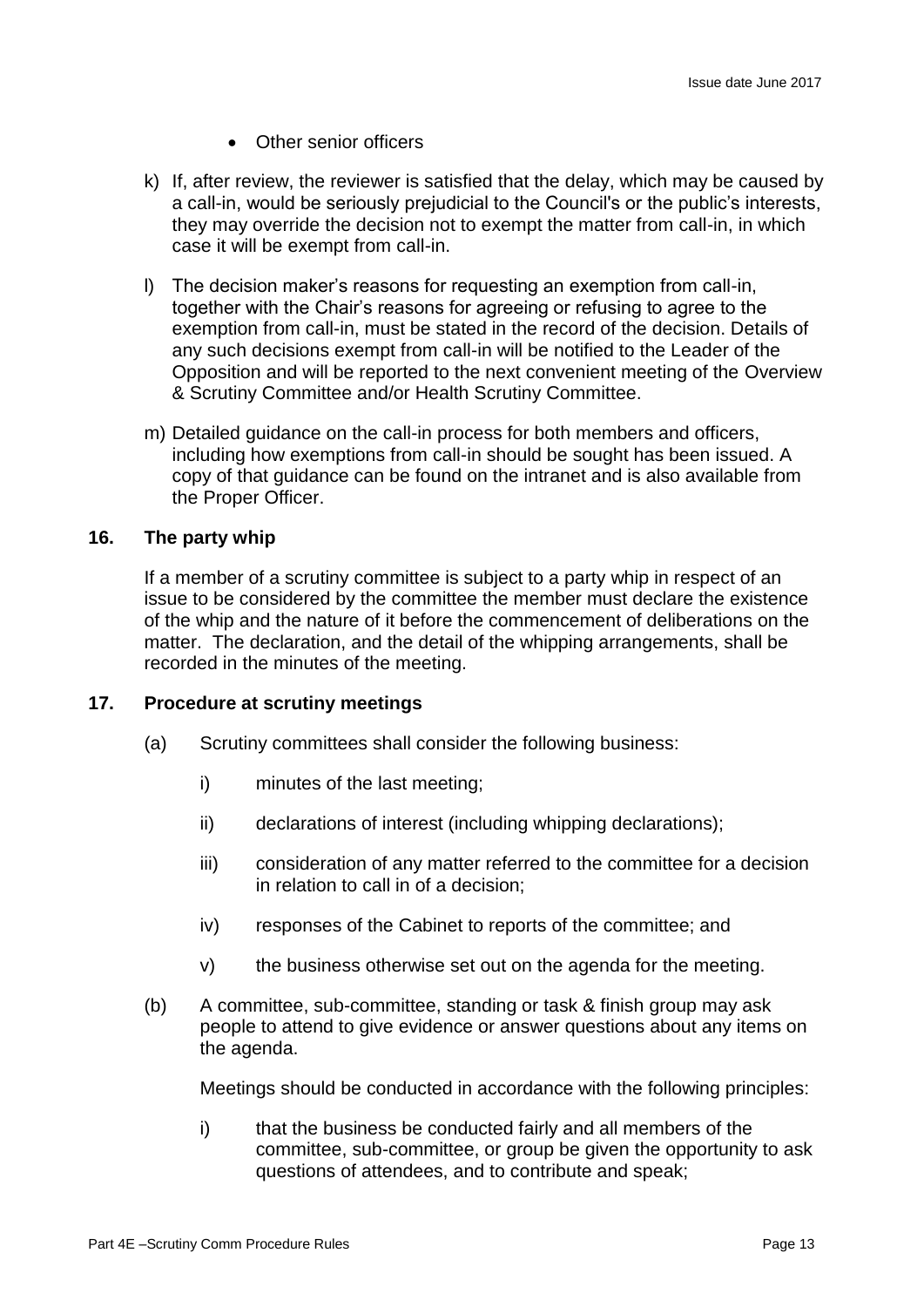- ii) that those assisting the committee, sub-committee or group by giving evidence be treated with respect and courtesy; and
- iii) that the meeting be conducted as efficiently as possible.
- (c) A committee, sub-committee, standing or task & finish group may make comments or recommendations to Officers, Cabinet Members or other people present at the meeting, or they may do so in writing either in the form of a letter or email, or in the form of a report, for submission to the Cabinet or City Council or any other committee or body or officer(s). Comments made at the meeting will be recorded in the minutes of the meeting. Written reports and recommendations will be made public.

#### 18. **Matters within the remit of more than one scrutiny committee**

Where a matter for scrutiny consideration falls within the remit of both scrutiny committees, the decision as to which committee will consider it will be resolved by agreement between the respective chairs.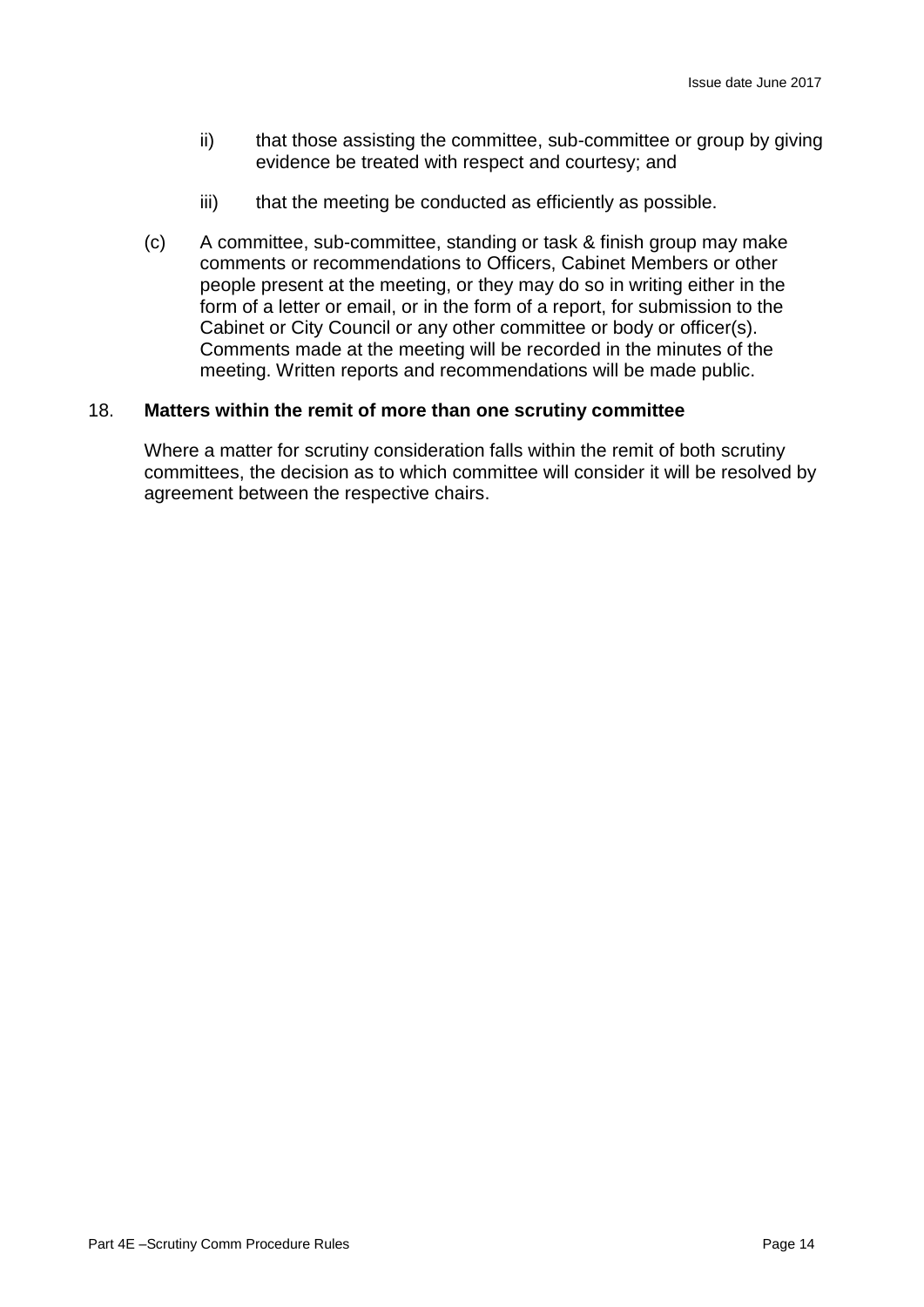# **Appendix 1A to Part 4E**

# **Procedure for the Consideration of Call-in Requests by Scrutiny Committees.**

Once a valid call-in request has been received, a meeting of the appropriate committee must be held to consider the matter. The procedure shall be as follows:

# **Agenda:**

- 1) The agenda for the meeting shall include a report, or a set of reports, which will include the following:
	- a) The procedure to be followed, including an explanation of the courses of action open to the committee.
	- b) A copy of the valid call-in request form and any additional written material the members making the call-in wish to submit for consideration.
	- c) Details of the decision, which shall include:
		- A copy of the original report or other papers considered by the Cabinet (or other decision maker) when the decision was made.
		- A clear explanation of what decision was made.
		- Any additional information which the call-in signatories or committee members have requested.
	- d) A copy of any written information provided by the decision maker, in response to the points raised in the call-in request.

# **Procedure to be followed in the meeting:**

- 1) Once the Chair has opened the meeting, a note will be taken of the members present at the meeting. Any member who arrives after the call-in signatories have started their presentation may not vote on the call-in, although they may take part in the discussion. If there is a very low turnout, or if the Chair has been made aware that other members are on their way but have been delayed, he or she may, at their discretion, delay the start of the meeting to allow time for members to arrive.
- 2) It should be noted that no party whip should be applied to call-in meetings and any member who has been subject to a party whip in respect of the matters being considered must declare it in accordance with Paragraph 16 of the Scrutiny Procedure Rules.
- 3) The members who called-in the decision will then be asked to explain why they have done so and what they feel should be reviewed. The members making the call-in shall be allowed up to 10 minutes in total to present their case. It shall be up to them to determine how they wish to use their time, they may ask one speaker to speak or share the time among several speakers as they see fit. After their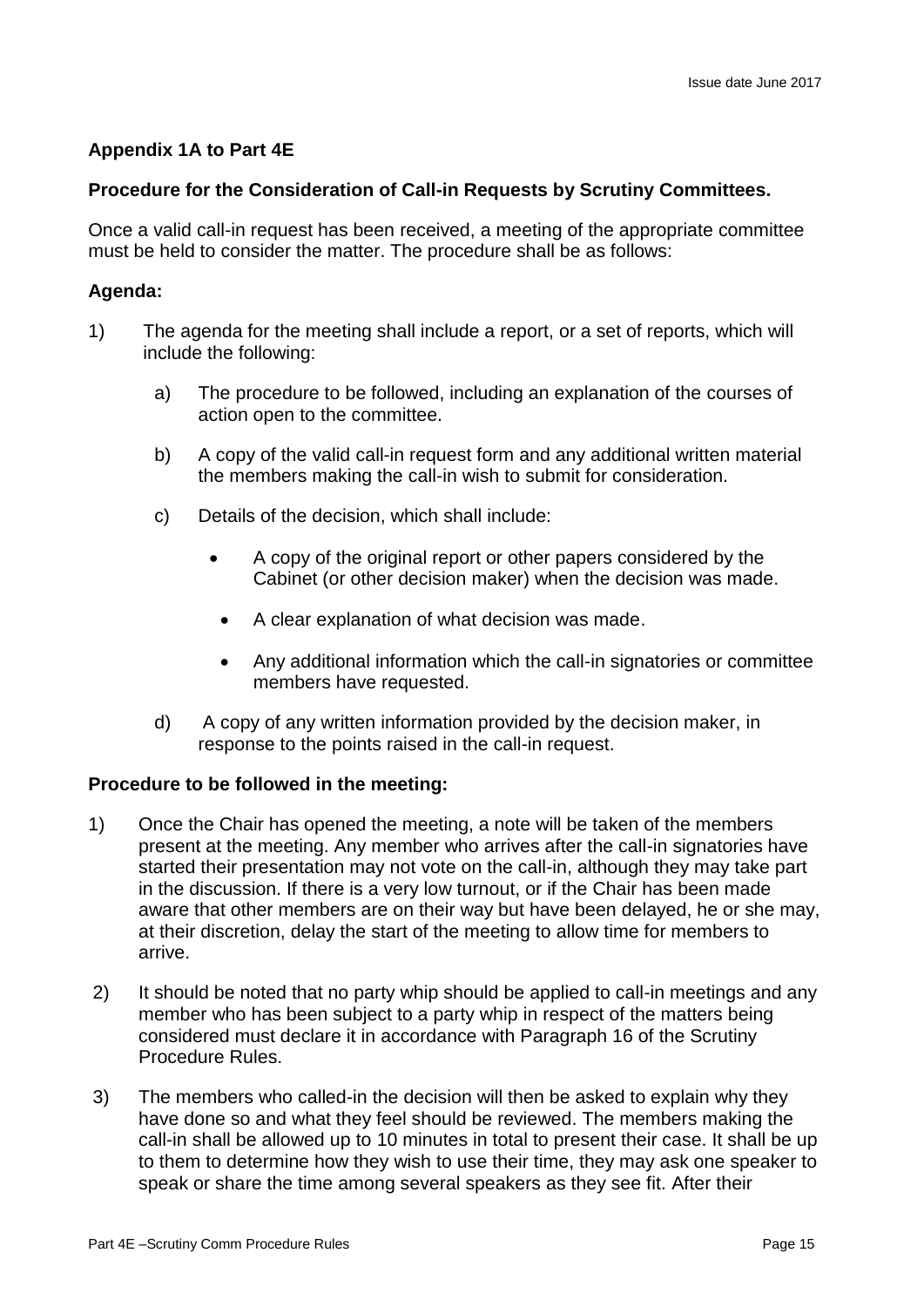presentation the committee shall be allowed up to 15 minutes in total to discuss the points raised and ask questions of clarification

- 4) 10 minutes shall be allowed to respond on behalf of the decision maker(s). A relevant Cabinet member must speak first (unless the decision that has been called in was made by an officer under delegation), The Cabinet member may then call on officers to deal with matters of detail. After their presentation the committee shall be allowed up to 15 minutes in total, to discuss the points raised and ask questions of clarification.
	- 5) Once both sides have given their presentations the Chair may allow members of the public, or other people who are not members of the committee to give short presentations of up to 5 minutes each. Requests to speak should be made to the Chair before the meeting. It shall be up to the Chair to decide whether to allow people to speak and how many speakers will be allowed.
	- 6) The decision maker will then be given up to 5 minutes in total to make any final comments.
	- 7) After all of the presentations have concluded, the call-in signatories will be given up to 5 minutes in total to make any final comments on the matter.
	- 8) The Chair should then clearly indicate that the floor is open for debate and invite members to discuss and examine the main issues. Members may ask further questions of the members making the call-in or the decision makers, or any other people present at the meeting, during the debate. The members making the call-in and the decision maker will not normally speak during the debate, except to answer questions, unless they are also members of the committee.
	- 9) When the Chair considers that the matter has been debated for a reasonable length of time, the Chair will invite the committee members to vote on whether the decision should be referred back and what the reasons for this are. The committee may also agree any comments or recommendations it would like the decision maker (or City Council) to consider.
		- a) If members vote not to refer the decision back at this stage, the call-in is ended. The matter will not be referred back and the original decision may be implemented.

Even though members have decided not to refer the decision back for reconsideration they may still decide to refer issues of concern arising from the call-in to the Cabinet, officers, a committee, or City Council, or any other body they consider appropriate, for consideration.

b) If members vote in favour of referring the matter for reconsideration, the decision will normally be referred directly back to the decision maker. If the committee feel strongly that the issues raised in the call-in would benefit from debate at City Council, (for example because the committee are fundamentally opposed to the original decision or because the matter is one that has generated substantial public interest) they may refer it to City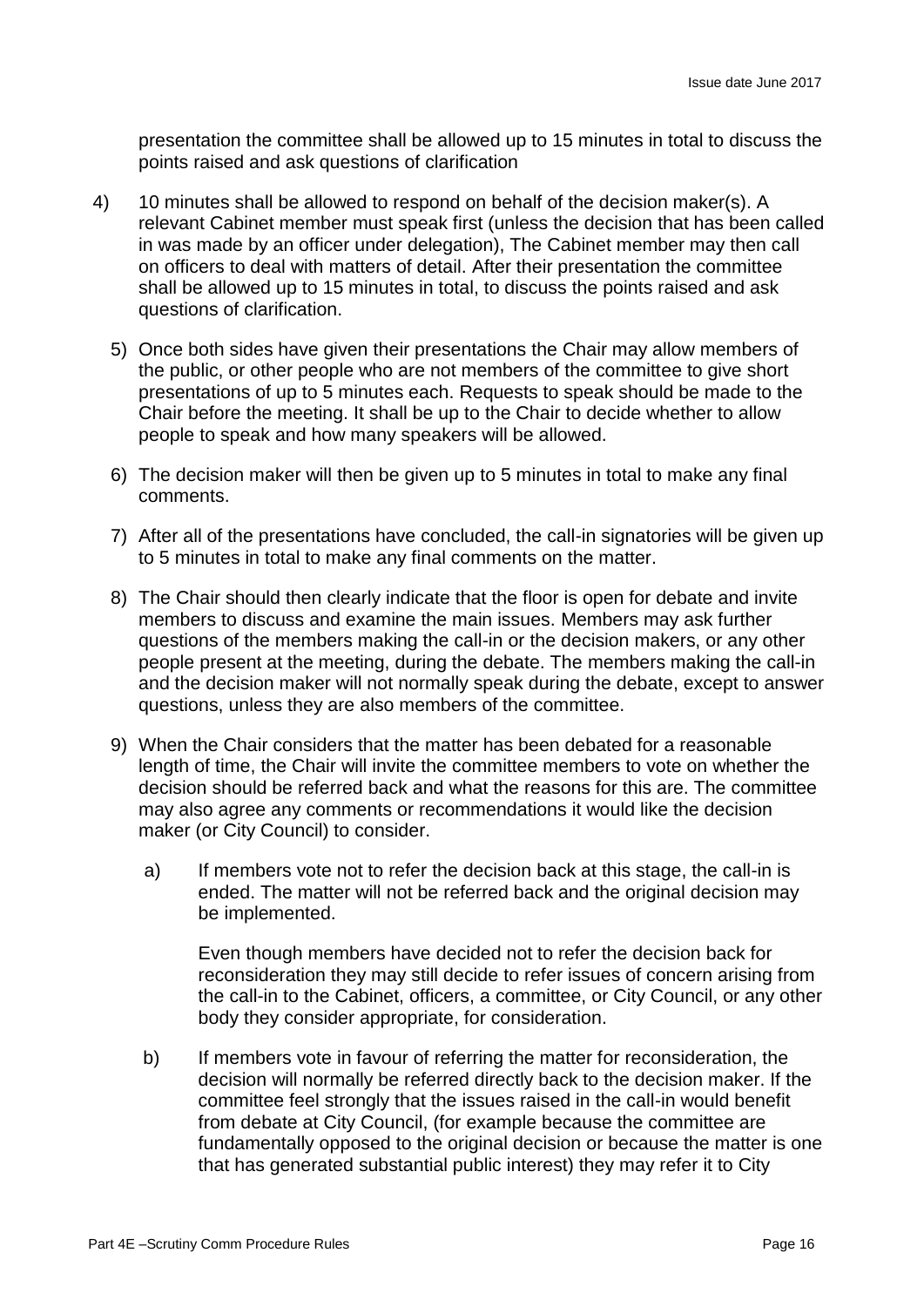Council to decide whether the decision should be referred back to the decision maker.

In making this decision the committee should have regard to the reasons for referring the matter back and consider which option would best help achieve their objectives.

The Chair shall ask members to vote in favour of either:

(i) Reference directly back to the original decision-maker;

**OR** 

- (ii) Reference to City Council for them to decide whether the matter should be referred back to the decision maker.
- c) If members of the committee vote to refer the matter to City Council, they must then decide on the following matters:
	- i) They may nominate members to move and second the matter at the Council meeting on behalf of the committee. They need not be members of the committee (they may for example nominate one of the signatories to the call-in request who is not a member of the committee). If they do not make any alternative arrangement, the matter will be moved by the Chair or Vice-Chair of the relevant committee in the normal way.
	- ii) Whether to request that any officers should be available to respond to questions at the Council meeting. If they do wish officers to be available, they should specify which officers they wish to be present to answer questions. They may not request any officer below the level of Head of Service to appear before Council. If members do wish officers to appear, the report to Council may include a recommendation that Council resolve itself into committee to enable members to speak more than once. This may make it easier to question officers and comment on their answers.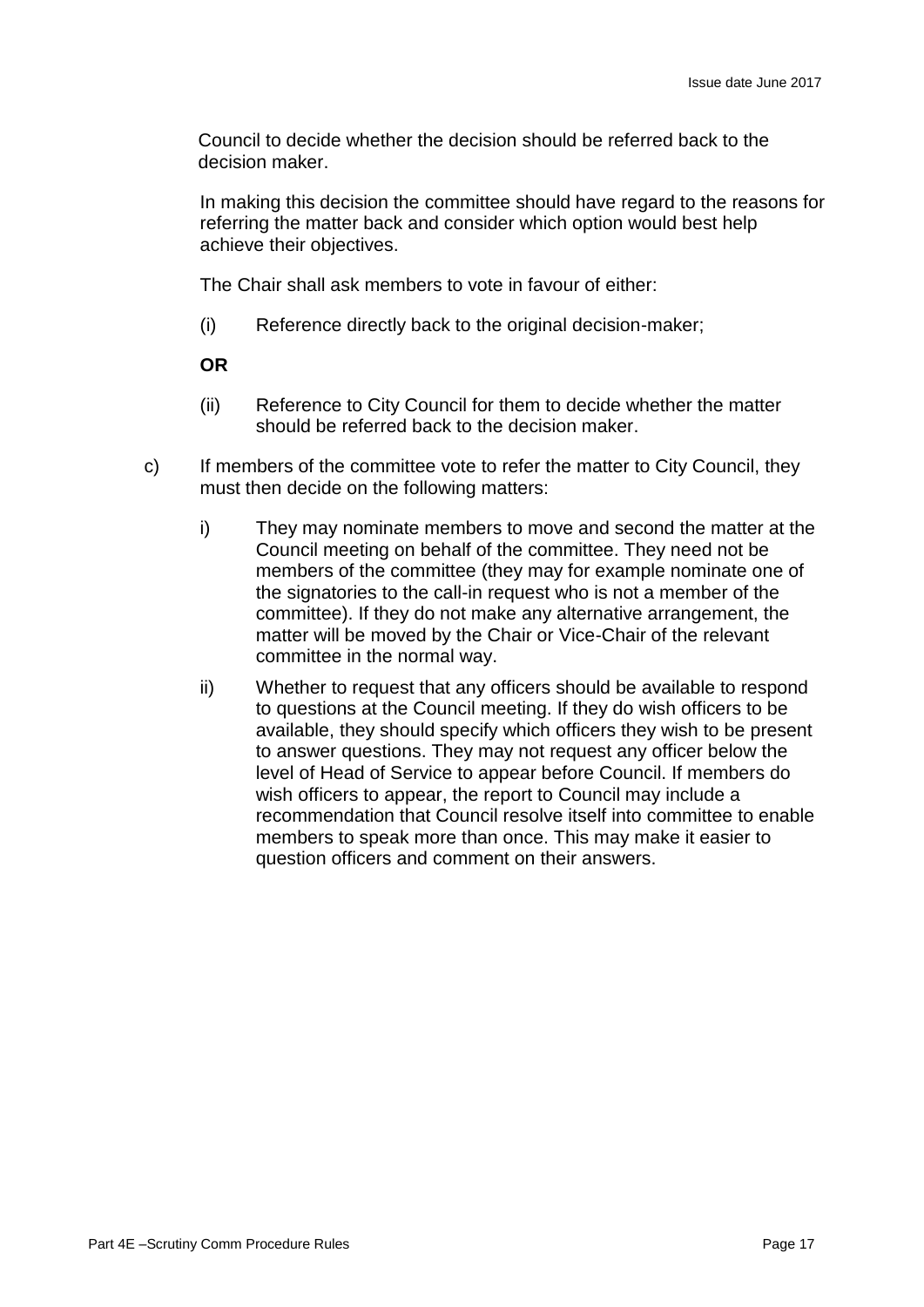# **Appendix 1B to Part 4E**

# **Procedure for Consideration of Call-ins at City Council Meetings**

#### **Agenda:**

- 1) The Council agenda should contain a report or set of reports which shall include the following:
	- a) A description of the procedure to be followed.
	- b) The scrutiny committee's reasons for referring the call-in to City Council and any recommendations or issues the committee has asked City Council to consider.
	- c) A copy of the minute of the committee's consideration of the call-in.
	- d) A copy of the original report or other papers considered by the decision maker when the decision was made.
	- e) A clear explanation of what decision was made including any relevant minute.
	- f) A list of the signatories to the original call-in request.
	- g) A written response to the issues raised from the relevant senior officer(s) or Cabinet member(s), if they wish to make a written submission.
- 2) The report may also include the following if the scrutiny committee referring the call-in to Council considers it appropriate:
	- a) A recommendation that Council considers whether to resolve itself into a committee in accordance with Standing Order 27 so that members may speak more than once during the consideration of the report.
	- b) A request from the committee for senior officers or other relevant persons to be present for questioning and a request that Council pass the appropriate resolution in accordance with Standing Order 30(b) to allow these people to be heard.

# **Procedure at the Council Meeting:**

- 1) The report will be moved and seconded by the members nominated to do so by the committee sending the report. If they have not nominated members to move the report, it will be moved by the Chair or Vice-Chair of the committee in the usual way.
- 2) If the committee has requested that Council resolve itself into committee for the consideration of their report the mover and seconder of the report should move a motion that the Council resolve itself into committee, which should be voted on once the report has been moved and seconded.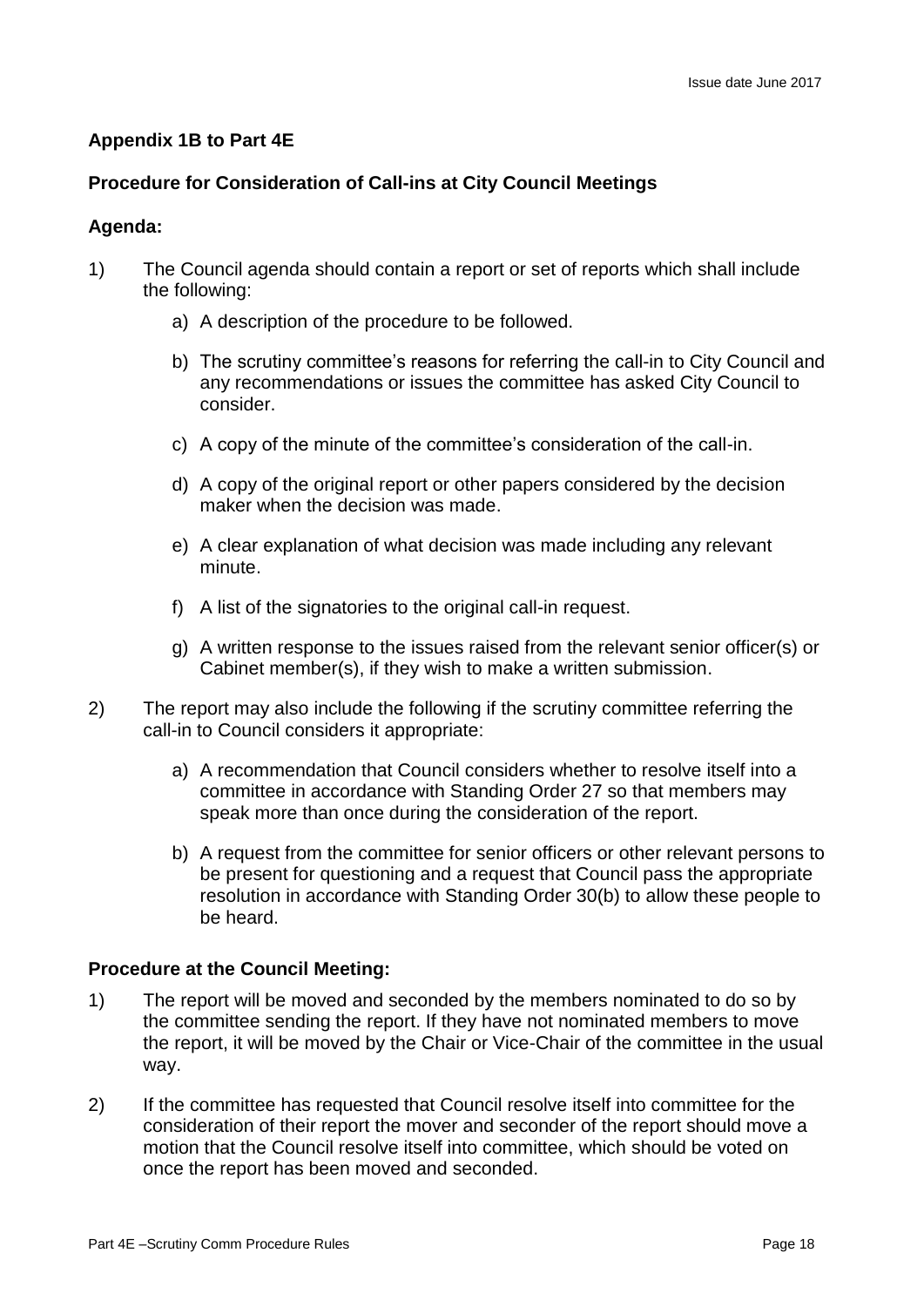Council may put a time limit on the overall period for which it will sit as a committee. If Council does not resolve into committee, the matter will proceed in accordance with the normal rules for dealing with Council business.

- 3) If the committee requested that officers (or other persons) should be available for questioning a motion that they be allowed to speak in accordance with Standing Order 30(b) must be moved and seconded and agreed in order to allow this to happen.
- 4) Officers will not be questioned unless prior notice has been given. Officers below the level of Head of Service shall not be questioned.
- 5) When the time allowed for the debate has elapsed, or if no time limit was set, when the Lord Mayor considers that the matter has been adequately debated or when an appropriate closure motion has been carried, Council will reconvene and the matter will move to decision.
- 6) The Lord Mayor will invite the mover of the report to respond to the debate.
- 7) Members may propose amendments to the report in accordance with the normal rules of debate. Any motion or amendment should clearly state whether the matter will be referred back to the decision maker or not if the motion is carried.
- 8) Once any amendments have been disposed of, the Lord Mayor will ask the meeting to vote on the motion before them.
- 9) If the matter is not referred to the decision maker for reconsideration, the call-in procedure ends and the original decision may be implemented on the day after the meeting.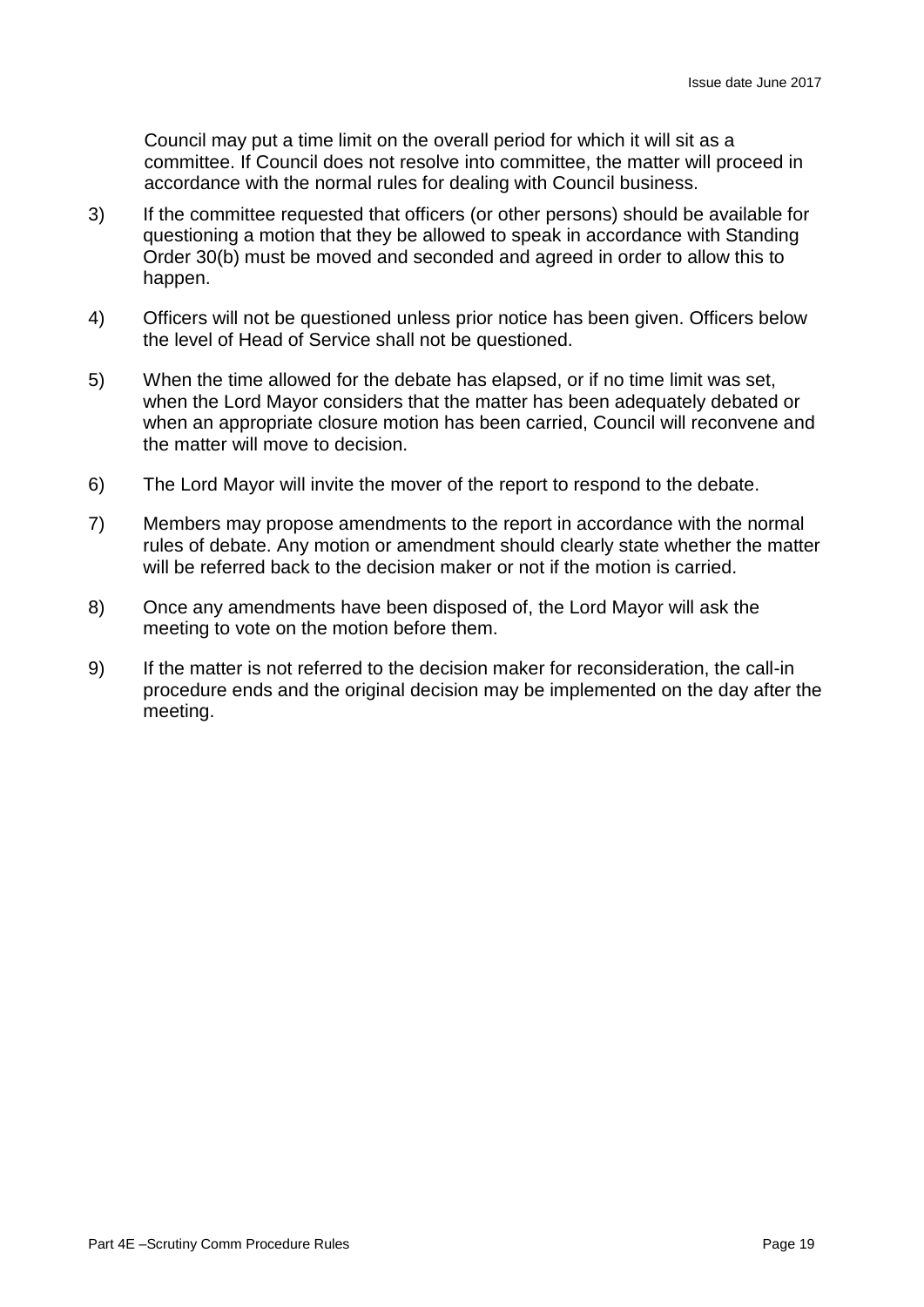# **Appendix 2 to Part 4E**

# **Councillor Call for Action (CCfA) – Procedure and Guidance**

1. The powers and duties relating to CCfA derive from two separate pieces of legislation: (a) the Local Government Act 2000 (section 9FC) and (b) the Police and Justice Act 2006 (section 19). The Calls for Action under the Police and Justice Act 2006 relate to local crime and disorder matters, other local government issues come under the 2000 Act. The provisions of the two Acts are similar and the procedure below will cover both types of Councillor Call for Action (except that under the 2006 Act there are no 'excluded matters' in the same way as there are under section 9FC of the 2000 Act).

# **What is a Councillor Call for Action (CCfA)?**

- 2 The CCfA is a process designed to help councillors resolve issues and problems on behalf of residents. It is part of the range of tools available to Councillors to help them in their role as local representatives and community leaders.
- 3. Government guidance suggests that CCfA should be used as a last resort to try to resolve issues which have not been resolved by other methods.
- 4. Most of the issues ward councillors deal with can be dealt with by other means, as they have been in the past. What the CCfA offers, is an additional step to be used once those other methods are exhausted. It offers the opportunity to raise the profile of a problem and enlist the help of overview and scrutiny in seeking to resolve it.
- 5. Once a CCfA is made and accepted, the Overview and Scrutiny Committee or Health Scrutiny Committee will look into the CCfA and decide how the matter should be progressed to try and identify a solution. It should be borne in mind that the purpose of the CCfA is to try to resolve problems. Thus, any opportunities to resolve the problem during the process should be pursued. A CCfA can be ended at any stage of the process if a satisfactory solution is found.

# **What type of issues can be dealt with through a CCfA?**

- 6. Any "matter which is relevant to the functions of the" Overview and Scrutiny Committee or Health Scrutiny Committee and is not an 'excluded matter'" may be the subject of a call for action.
- 7. CCfA's may also be made in respect of "any local crime and disorder matter" which is defined as a matter concerning, if the Overview and Scrutiny Committee delegate the role of Crime and Disorder Committee to a sub-committee consideration of crime and disorder calls for action will also be delegated to that sub-committee:
	- a) crime and disorder (including in particular forms of crime and disorder that involve anti-social behaviour or other behaviour adversely affecting the local environment); or
	- b) the misuse of drugs, alcohol or other substances which affects all or part of the electoral area for which the member is elected (i.e. his or her ward) or anyone who lives or works there.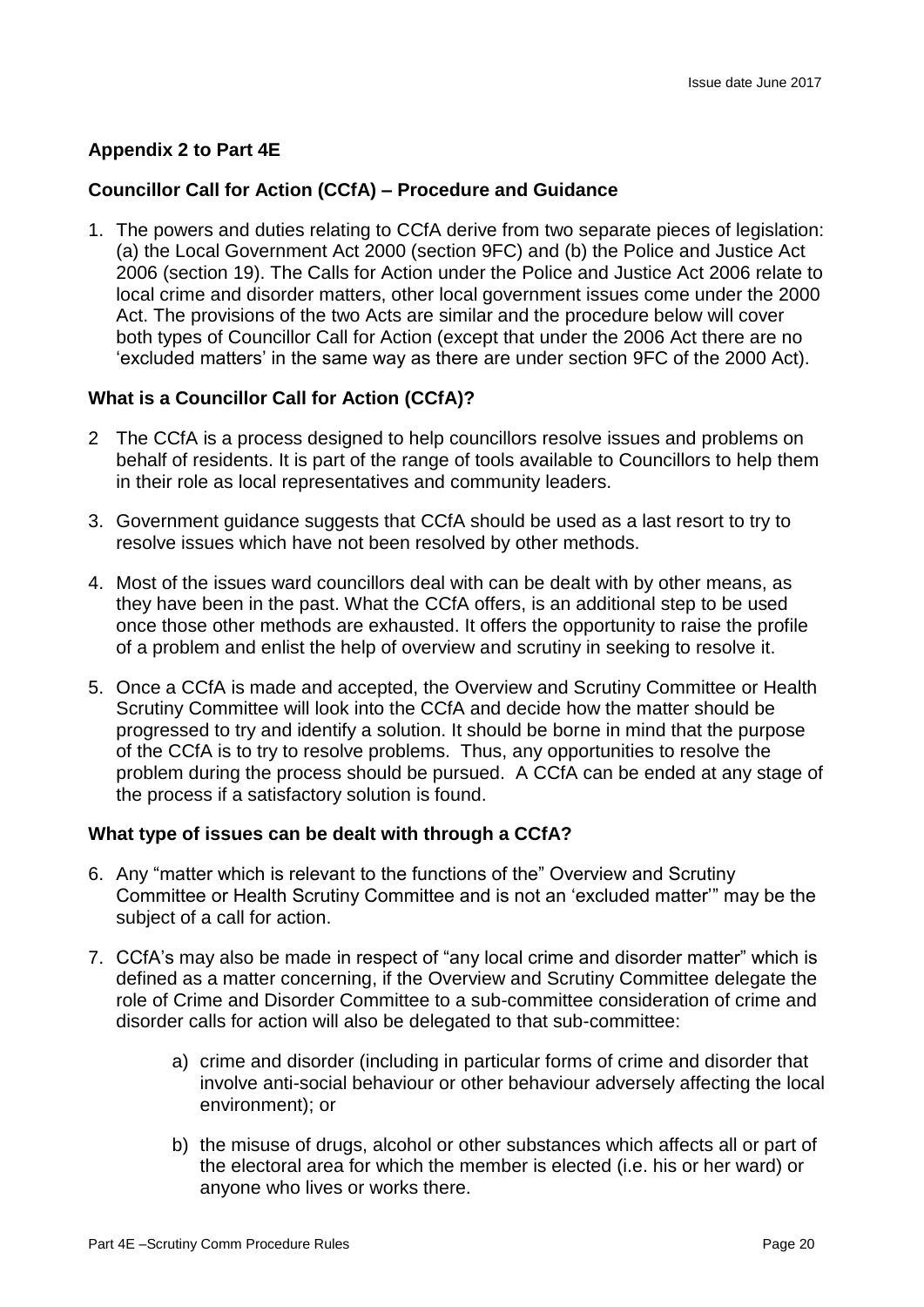## **Excluded Matters**

- 8. The following matters are specifically excluded by legislation:
	- a) "Any matter relating to a planning decision"
	- b) "Any matter relating to a licensing decision"
	- c) "Any matter relating to an individual or entity in respect of which that individual or entity has a right of recourse to a review or a right of appeal conferred by or under any enactment"

The above exclusions however do not apply if the matter "consists of an allegation that a function for which the Authority is responsible has not been discharged at all or that its discharge has failed or is failing on a systematic basis"

- d) Matters that are "vexatious, discriminatory or not reasonable to be included in the agenda for, or to be discussed at, a meeting of the overview and scrutiny committee"–
	- Vexatious This is a matter of judgement the key question to be considered is whether the request is likely to cause distress, disruption or irritation without proper or justified cause. This is not intended to exclude issues which are politically contentious. It is important to focus on the content of the request, not the manner in which it is made, in deciding if a request is vexatious.
	- Discriminatory requests The relevant definitions of discrimination are those contained in the Equality Act 2006 and other anti discrimination legislation. A discriminatory request might be one that calls for one group of people to be treated better or worse than others on the grounds of their race, sex, gender, sexual orientation or religion, or that calls for the Council or other agencies to breach their statutory obligations or equal opportunities policies.
	- Matters that are "not reasonable to be included in the agenda for, or to be discussed at a meeting of" a scrutiny committee, subcommittee, standing or task & finish group – this is a matter for judgment - a matter may be considered to be not reasonable because it is vexatious or discriminatory. Other reasons may include an issue that is being raised repeatedly or that has recently been considered or one where there is little or no prospect of consideration being able to achieve a result.

Note: Strictly, these exclusions do not apply to 'crime and disorder matters' which are referred under the CCfA powers.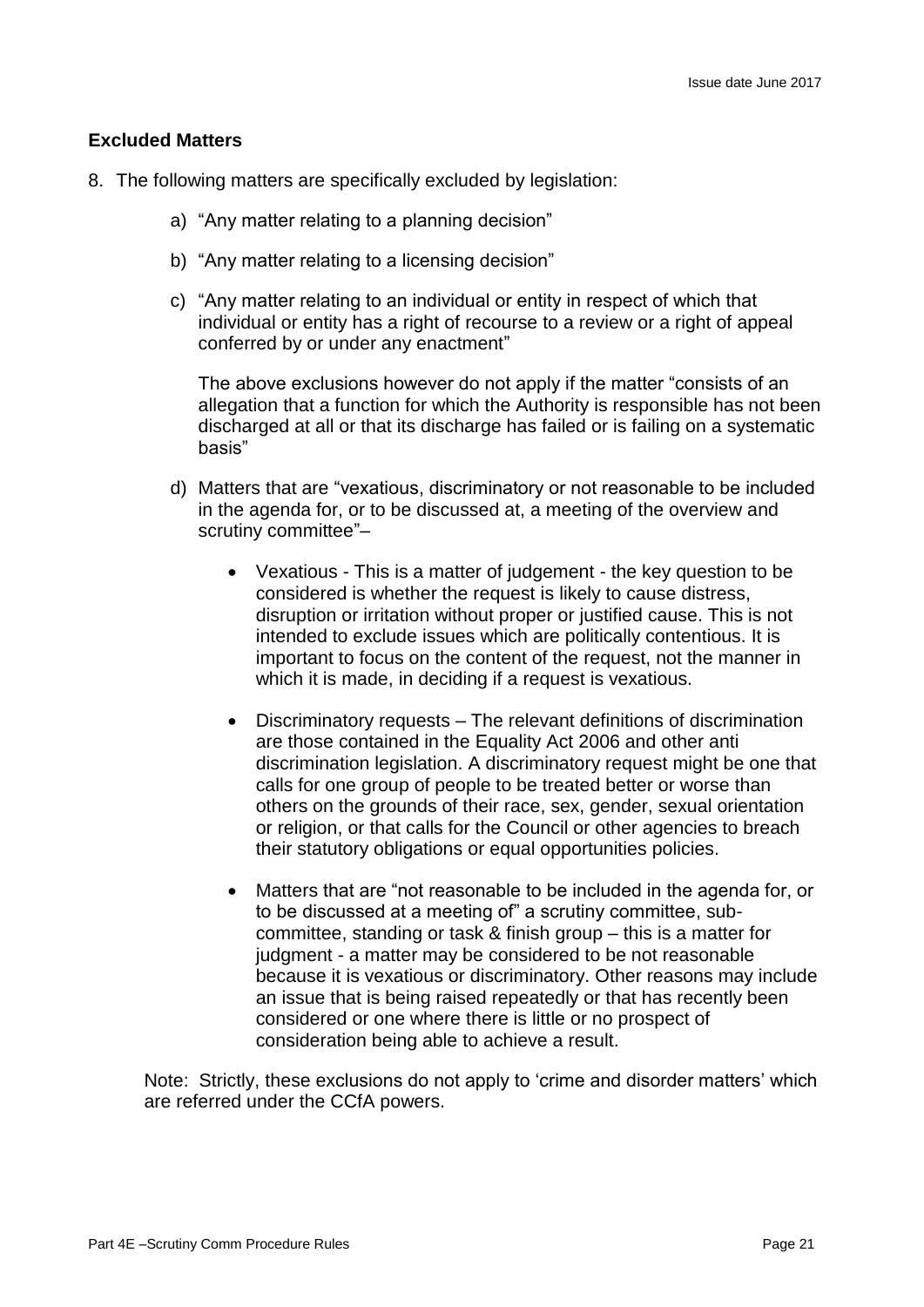#### **Other Issues for Consideration**

- 9. In considering how to deal with a CCfA, committees may wish to consider the following issues which are taken from the statutory guidance issued by Government:
	- a) CCfAs must relate to "Local Government matters" or "Crime and Disorder" matters The Guidance suggests that this should be given a broad interpretation which includes issues relating to partner organisations, so it may for example include community safety, health services and other public services. In considering whether to look at some of these issues committees should consider whether consideration by an overview and scrutiny committee, sub-committee, standing or task & finish group is likely to be able to help resolve the problem.
	- b) The Guidance suggests that CCfAs should focus on genuine community concerns (i.e. not individual complaints which can be pursued through the complaints procedure). Issues may be raised with a Councillor by an individual but to be pursued as a CCfA they should be issues of concern to a significant number of people in the affected community. If complaints are received from several different people this would suggest that there may be a community concern, as may a petition. If an issue is raised by one person the councillor may wish to talk to other people in the area to see if they share the concern. The Councillor might also raise it at a ward committee meeting to see whether other local people agree that the issue is of concern to them. They might talk to officers or other agencies working in the area to see if they have also received similar complaints. In considering this scrutiny committees should bear in mind their role in voicing and championing community concerns and the need to focus on issues where they can make a difference.
	- c) Whether other methods of resolving the problem have been fully explored. Before a CCfA is considered by a scrutiny committee the member or members bringing the CCfA should generally be able to demonstrate that they have tried to resolve the issue by other means. If a committee believes that there are other steps that should be tried, they may wish to refer the matter back to the Councillor who made it requesting that they explore those avenues and only bring the matter back to the committee if they fail to resolve it. The appropriate steps will vary depending on the type of issue but examples include:
		- Discussing the matter with officers, other agencies, other members (e.g. Cabinet members or scrutiny chairs)
		- Writing to relevant agencies on behalf of constituents
		- Discussing the matter at a ward committee
		- Holding a public meeting in the area
		- Submitting a motion to full Council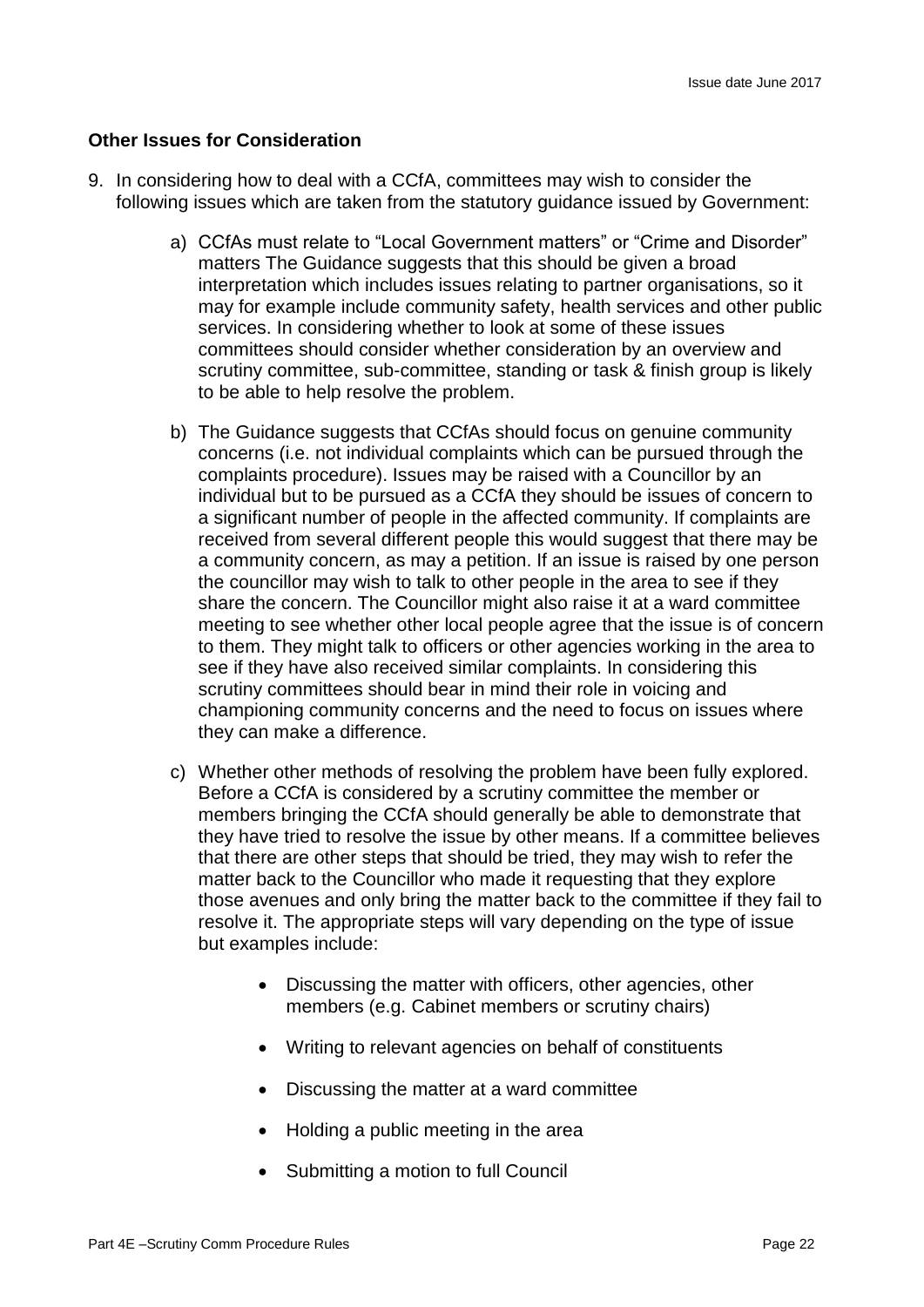- Raising questions at Council or appropriate committees
- Communicating with MPs
- Making a complaint through the complaints procedure
- Submitting a petition to City Council
- d) Citywide policy issues such as Council Tax or strategy issues. This is not to say that CCfA cannot be used to address the impact of a policy on a particular area. For example looking at the impact of parking restrictions on residents and businesses in a particular area. Although they are not necessarily suitable issues for a CCfA, citywide policies are legitimate matters for scrutiny and Councillors can suggest them as possible work programme topics for the relevant scrutiny panels.
- e) Individual complaints these should be addressed through the complaints procedure. The fact that a complaint has been made about a matter should not prevent it being pursued as a CCfA as long as it is a matter of community concern and not just an individual complaint. If a complaint has been made, the complaints process should be allowed an opportunity to try to resolve the matter before the CCfA proceeds.
- f) Issues where the available avenues for addressing the problem have not yet been tried or where there has not yet been sufficient opportunity to address the problem. The Guidance emphasises the nature of CCfA as a "last resort" to be employed "after other avenues have been exhausted".

# **Councillor Call for Action – the Process**

- 10. The CCfA process starts at the point where a Councillor has pursued a solution to a problem through the various channels available to them and has not been able to achieve a satisfactory solution. The main stages of the CCfA process are:
	- a) Logging and validating the CCfA.
	- b) Exploring any further opportunities for resolution that have not yet been tried.
	- c) Deciding whether to take the matter forward to a scrutiny committee.
	- d) The committee deciding whether and how the matter should be considered.
	- e) Considering the matter.
	- f) Issuing findings and recommendations.
	- g) Follow up.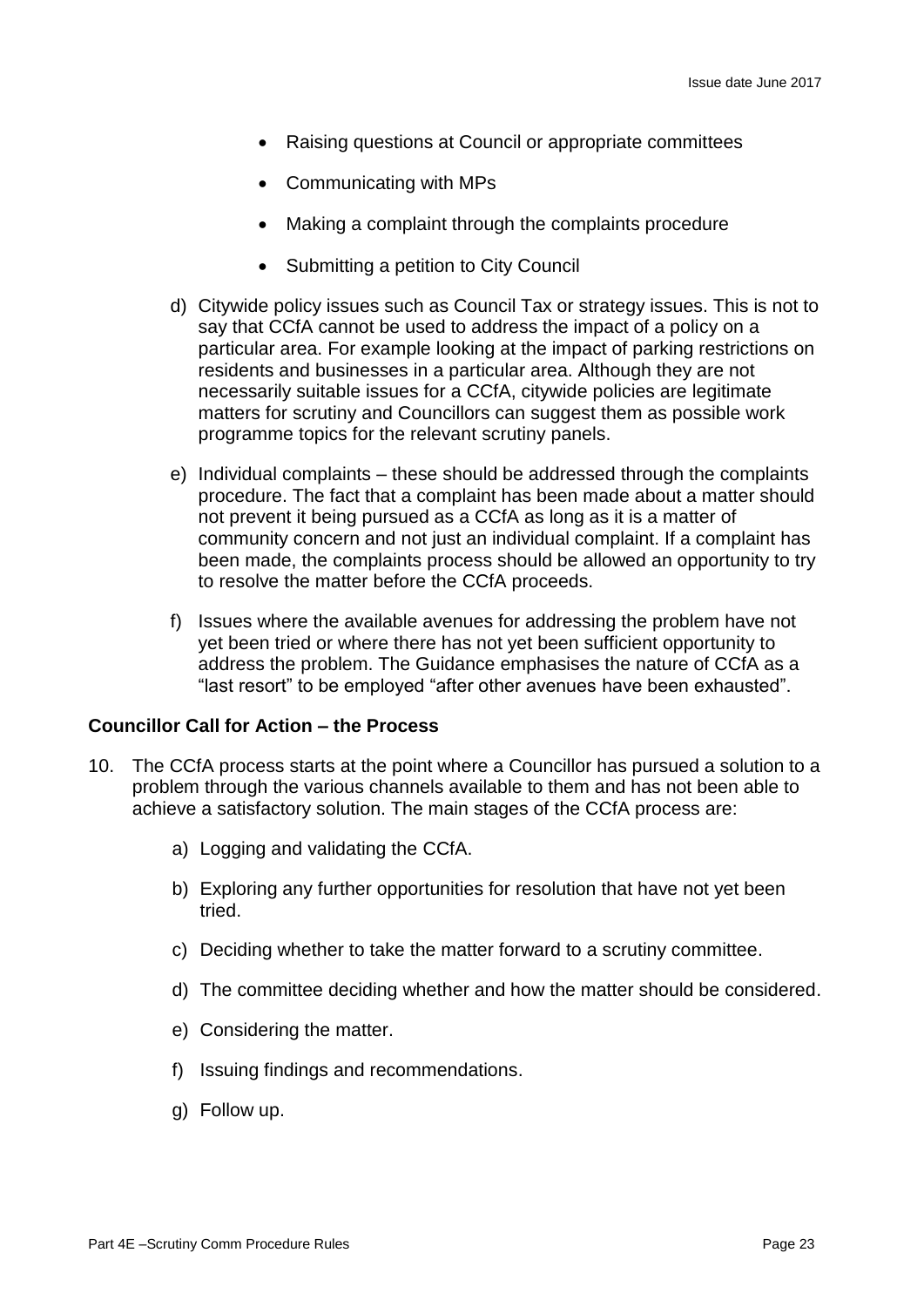## **Logging and Validating the CCfA**

- 11. The first stage is for the Councillor to log the potential CCfA with the Scrutiny Manager who will discuss the issue with them and obtain the information necessary to determine:
	- a) The exact nature of the problem.
	- b) Whether the matter is an "excluded matter" which cannot be pursued as a CCfA. If so officers may still be able to suggest other ways in which a Councillor may seek to resolve a problem.
	- c) What steps have been taken to resolve the problem so far Officers may be able to suggest other avenues which should be explored before the CCfA proceeds. It may be useful to involve other relevant officers in this discussion.
	- d) What a satisfactory outcome would look like and whether it could be achieved without the need to pursue a CCfA – for example would an apology, an explanation or an assurance that a problem will not be repeated be sufficient to resolve the issue? If so, it should be possible to resolve the matter without the need for formal consideration.
- 12. Once it has been determined that the subject matter meets the criteria for a CCfA and that the other methods available to resolve the issue have been explored, the next stage will be for the member, in consultation with the Scrutiny Manager, to complete a form setting out:
	- a) The nature of the issue.
	- b) The steps that have been taken so far to resolve the issue.
	- c) What the Councillor would see as an acceptable outcome.
	- d) Any other background information which may assist in considering the matter

At this stage the relevant senior officers and /or Cabinet members will be notified that a potential CCfA has been received so that they can make a final attempt to explore whether the issue can be resolved without the need to take the CCfA to the scrutiny committee.

13. A form with guidance notes is attached as appendix 1.

#### **Deciding whether to take the CCfA forward**

- 14. Once the form has been completed it will be submitted to the Proper Officer (Service Manager Democratic Services ) who will decide:
	- a) whether or not it is an "excluded matter" which cannot be the subject of a CCfA. The Proper Officer should examine the CCfA and determine whether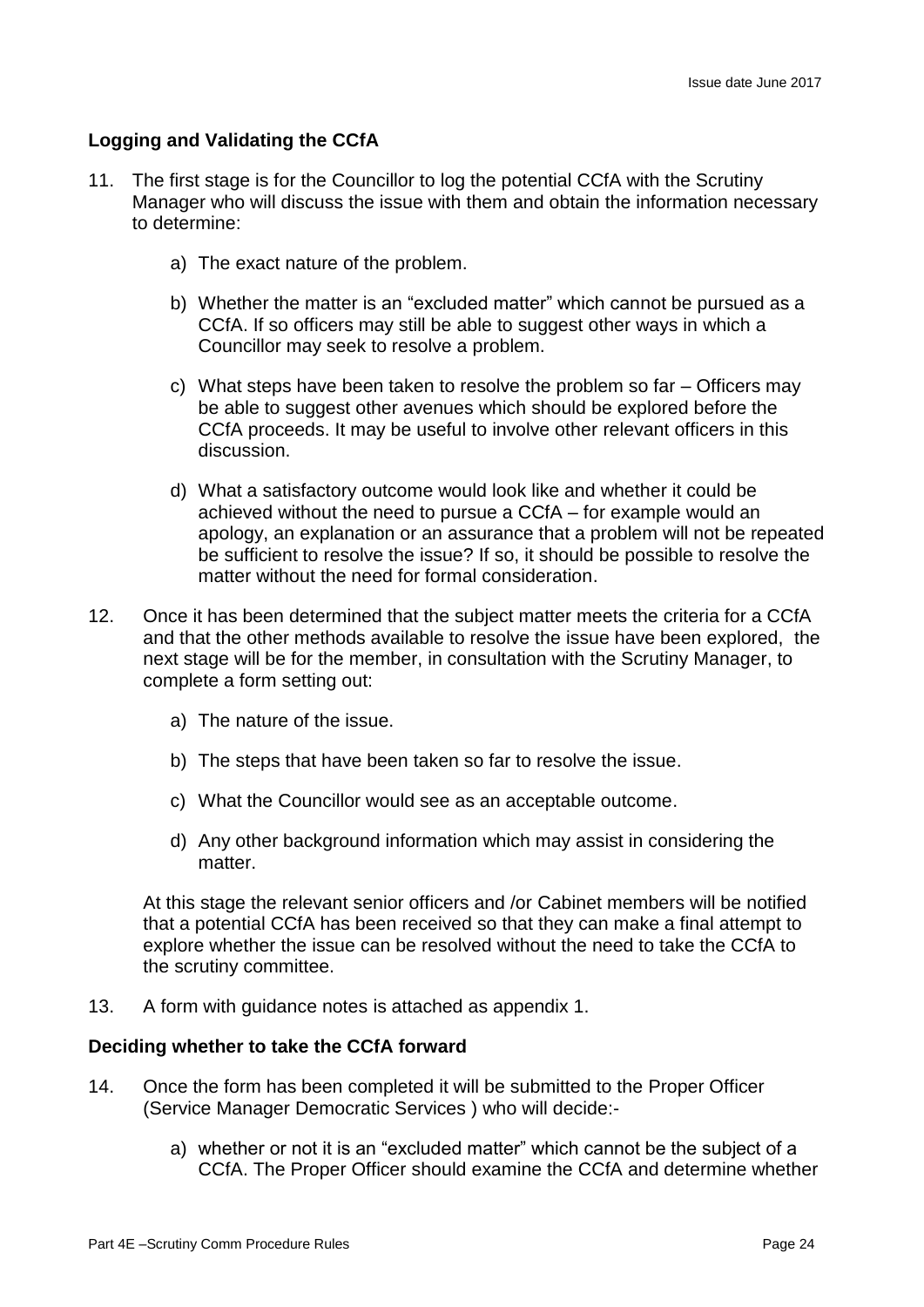it deals with an "excluded matter". He or she should consult with the Chair and/or Vice-Chair of the relevant scrutiny committee on this if minded to conclude that it is an excluded matter.

- b) which scrutiny committee should consider the CCfA. If there is any doubt or overlap, the Chairs and /or Vice-Chairs of the relevant committees should be consulted on the issue.
- 15. Appeal If the Proper Officer decides that a CCfA is an "excluded matter" on the grounds that it is "vexatious", "discriminatory" or "not reasonable to be included on the agenda", the member(s) making the CCfA may ask for that decision to be reconsidered. Reconsideration shall be made by an appeal panel consisting of 3 non-Executive Councillors who have not previously been involved with the CCfA in question. The decision of the appeal panel will be final. The Member making the appeal will be offered the opportunity to attend the meeting where the appeal is considered to state their case.
- 16. When a CCfA is referred to a scrutiny committee, they must decide whether it should proceed any further and if so what the most appropriate way to proceed might be. In considering this the committee may wish to consider:
	- a) Whether adequate resources are available to carry out a review
	- b) Whether the matter fits with issues already in the work programme of the committee in which case it may be want to incorporate the CCfA into that piece of work
	- c) Whether a review is likely to produce a useful outcome
	- d) Whether the issue raised justifies the use of the committee's resources to carry out a review or investigation.
- 17. Options open to the committee include:
	- a) To decide to incorporate the matter into the committee's work programme, either as a part of a piece of planned work or as a new topic. The committee must decide when it intends to consider the matter and whether any delay is acceptable.
	- b) To decide not to consider the matter in which case the committee must explain in writing to the referring member the reasons why it does not intend to consider the matter.
	- c) To set up, or if the matter is being considered by a sub-committee ask the Overview and Scrutiny Committee or Health Scrutiny Committee to set up a task & finish group to consider the matter. If a group is established consideration should be given to:
		- o Whether the group should be drawn exclusively from the committee itself or whether members of other committees should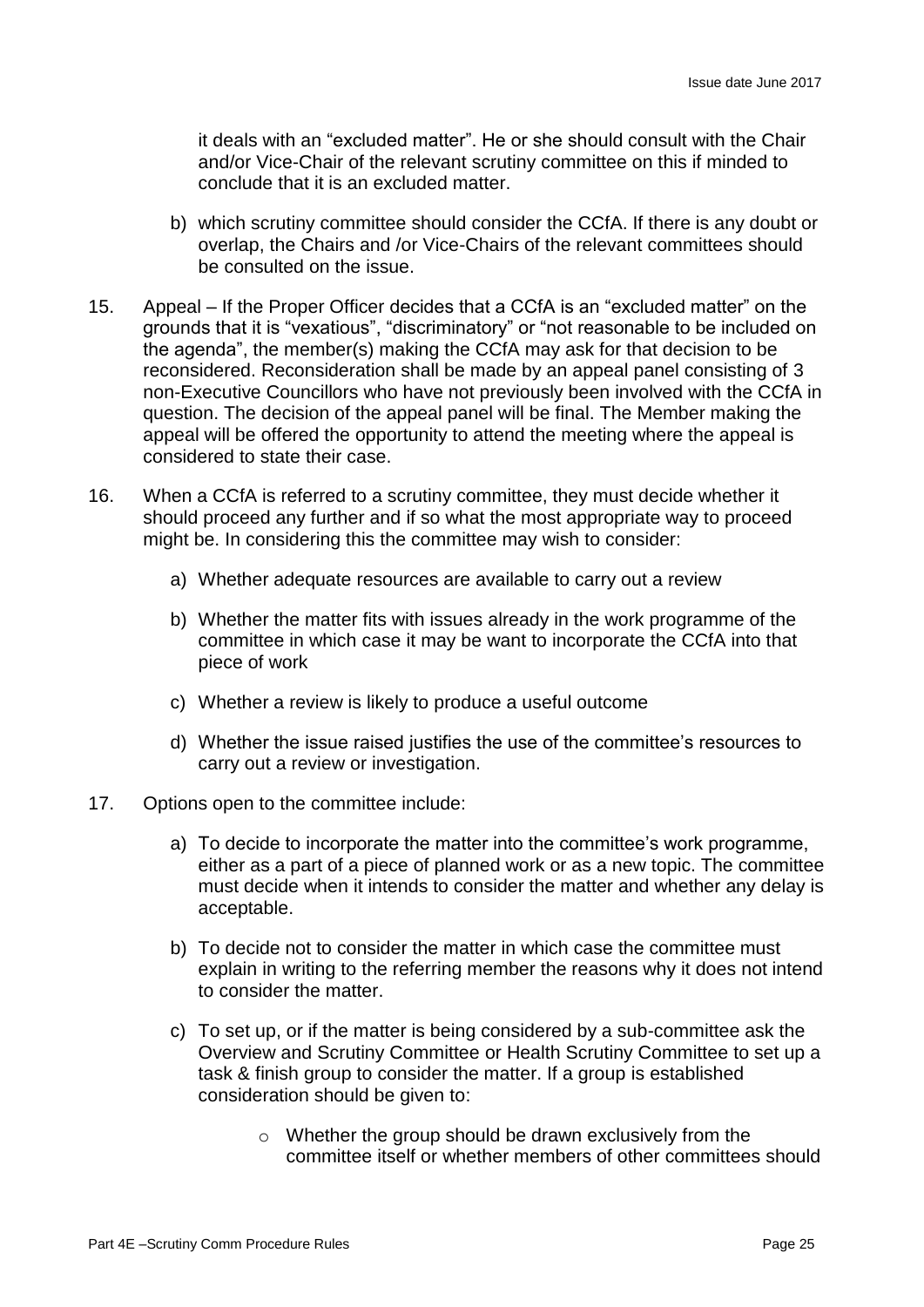be invited to participate – the latter may be especially appropriate in the case of cross-cutting issues.

- o Whether membership should be opened up to include any nonexecutive members.
- o Whether adequate resources are available to support the group both in terms of members' time and officers' time.
- o Appointing a Chair and Vice-Chair to guide the work of the group.
- $\circ$  Setting a timescale for the review being carried out CCfA reviews should be short, sharp and focussed.
- $\circ$  What the arrangements shall be for finalising the group's report and recommendations
- 18. If a task & finish group is appointed to carry out a review into a CCfA it:
	- a) Will not include the member or members championing the CCfA amongst its membership.
	- b) May invite the member(s) championing the CCfA to attend meetings and give evidence. They may also invite members of a relevant scrutiny committee or Cabinet members to attend either as witnesses or advisors.
	- c) May ask officers, partners or any other people it sees fit to take part in its work as either witnesses or advisers.

#### **Carrying out the review**

- 19. The Chair and Vice-Chair of a committee, sub-committee or task & finish group that considers a CCfA may wish to meet with the member(s) making the CCfA, the scrutiny manager and other officers or partners to plan for the meeting. This is to be encouraged so that when it meets it can begin looking at the issue straight away rather than spending time scoping the work and deciding who to talk to.
- 20. In carrying out a review a committee, sub-committee or task & finish group may wish to:
	- a) Make a site visit.
	- b) Speak to local residents and members.
	- c) Look at examples of good practice from elsewhere.
	- d) Talk to partners and other agencies who may be able to help resolve the problem.
- 21. If a site visit would be beneficial it may be best to arrange it before the meeting. Consideration should also be given to whether the meeting should be held in the ward and whether it should be widely publicised. If there are particular people the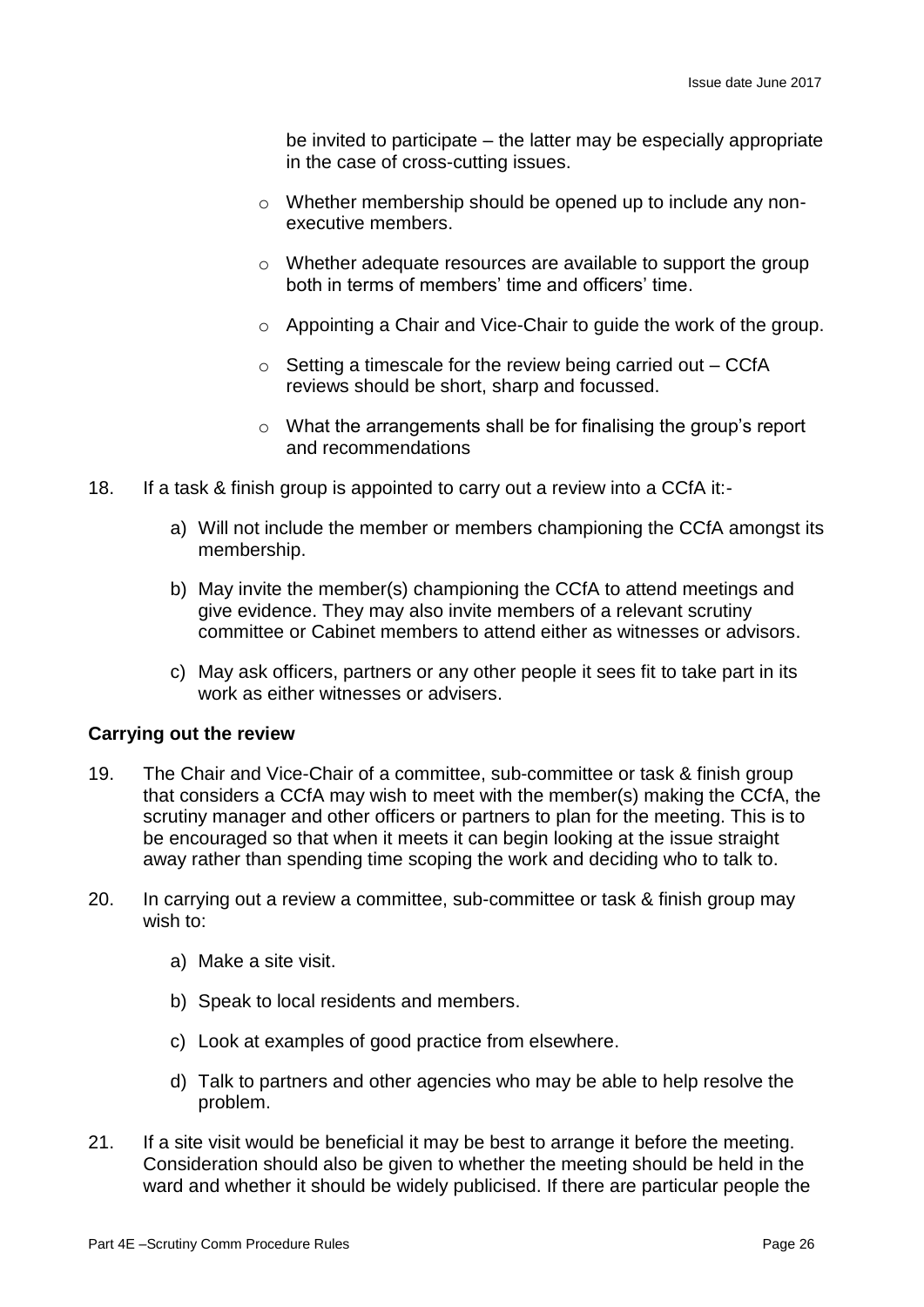Chair and Vice-Chair would like invited to the meeting or information they want to help the group consider the CCfA every effort should be made to make the necessary arrangements for the first meeting.

- 22. During this stage further avenues for a possible solution may be identified. The scrutiny Chair may also be able to help move the matter forward by facilitating meetings or getting responses from officers or other partners. Any possibilities identified to resolve the problem at this stage should be explored before moving on to considering the matter at a meeting. Once the review progresses to the meeting, the following outline procedure should be followed:
	- a) At the first meeting, the member(s) making the CCfA should be allotted time to speak and outline the nature of the problem and what they would like the committee or working group to do (5-10 minutes might be appropriate). Officers and other agencies should be allotted a similar amount of time to respond.
	- b) The Panel should then go on to ask questions and discuss the issues raised in the CCfA submission, and any reports in response to it, and the opening presentations.
	- c) Once they have done this, they should consider whether there is any further work they want to do before arriving at their conclusions (e.g. any additional witnesses they want to hear from or any further information or evidence they would like to request).

#### **Arriving at conclusions and recommendations**

- 23. Once the committee, sub-committee or task & finish group are satisfied that they have obtained all of the necessary information they should move on to consider their conclusions and recommendations.
- 24. There are two different types of recommendations group may like to consider making:
	- a) Recommendations about resolving the specific problem raised by the CCfA
	- b) Recommendations for improvements to help avoid similar problems arising in future.
- 25. When the committee, sub-committee or task & finish group have decided on their recommendations they should decide where they want to send the report for consideration. In some cases it may be appropriate to make recommendations directly to officers, in other cases a report may need to go to Cabinet, a committee of the Cabinet or of the City Council or to another agency such as the Police. If a report needs to go to more than one place for consideration it should be made clear which recommendations each partner is being asked to consider. If possible the Chair or Vice-Chair should attend meetings where the report is considered to introduce it and speak on behalf of the committee or working group.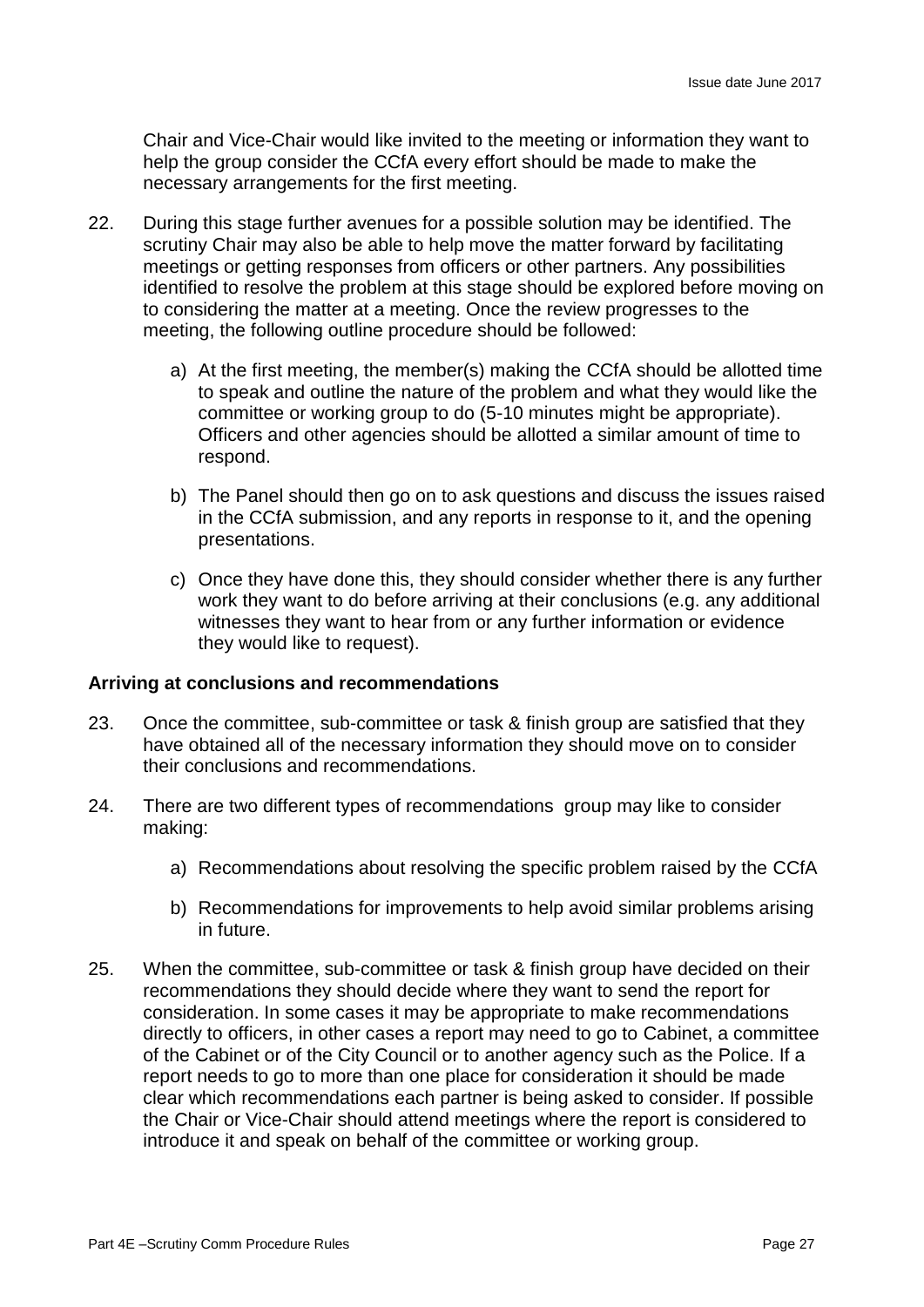- 26. The report must be finalised in accordance with the arrangements agreed by the committee when it agreed to proceed with the matter.
- 27. The report should then go to Cabinet and partners for consideration. Copies should also be sent to:
	- a) The member(s) who made the CCfA.
	- b) The Chief Executive and relevant Chief Officer(s).
	- c) Any other officers who have been involved in the process.
	- d) Any outside bodies, partners or individuals who have been involved in the process.
- 28. If there is a report or recommendation made to the Council in response to a CCfA on a local crime and disorder matter, a copy of that report must under section 19 of the 2006 Act also be sent to each of the responsible bodies and co-operating persons and bodies as defined in section 5 of the Crime and Disorder Act 1998.
- 29. Note: Consideration should be given to whether the contents of any report are of an exempt or confidential nature requiring the report not to be made available to the press and public.

# **Follow Up**

30. Reports should ask Cabinet (or any other bodies or persons asked to consider the report) to respond in writing setting out their decisions in respect of the recommendations. The responses should be submitted to the committee which originally considered the matter. If the recommendations were made by a working group, any members of the working group who are not members of the committee should receive a copy of the response. The member(s) who made the CCfA should also be sent a copy. The response should also be reported to the scrutiny Chairs and Vice-Chairs. If an issue is resolved before it reaches the stage of having a working group meeting or recommendation/report, the outcome of the process should be reported to the relevant committee and the Chairs and Vice-Chairs.